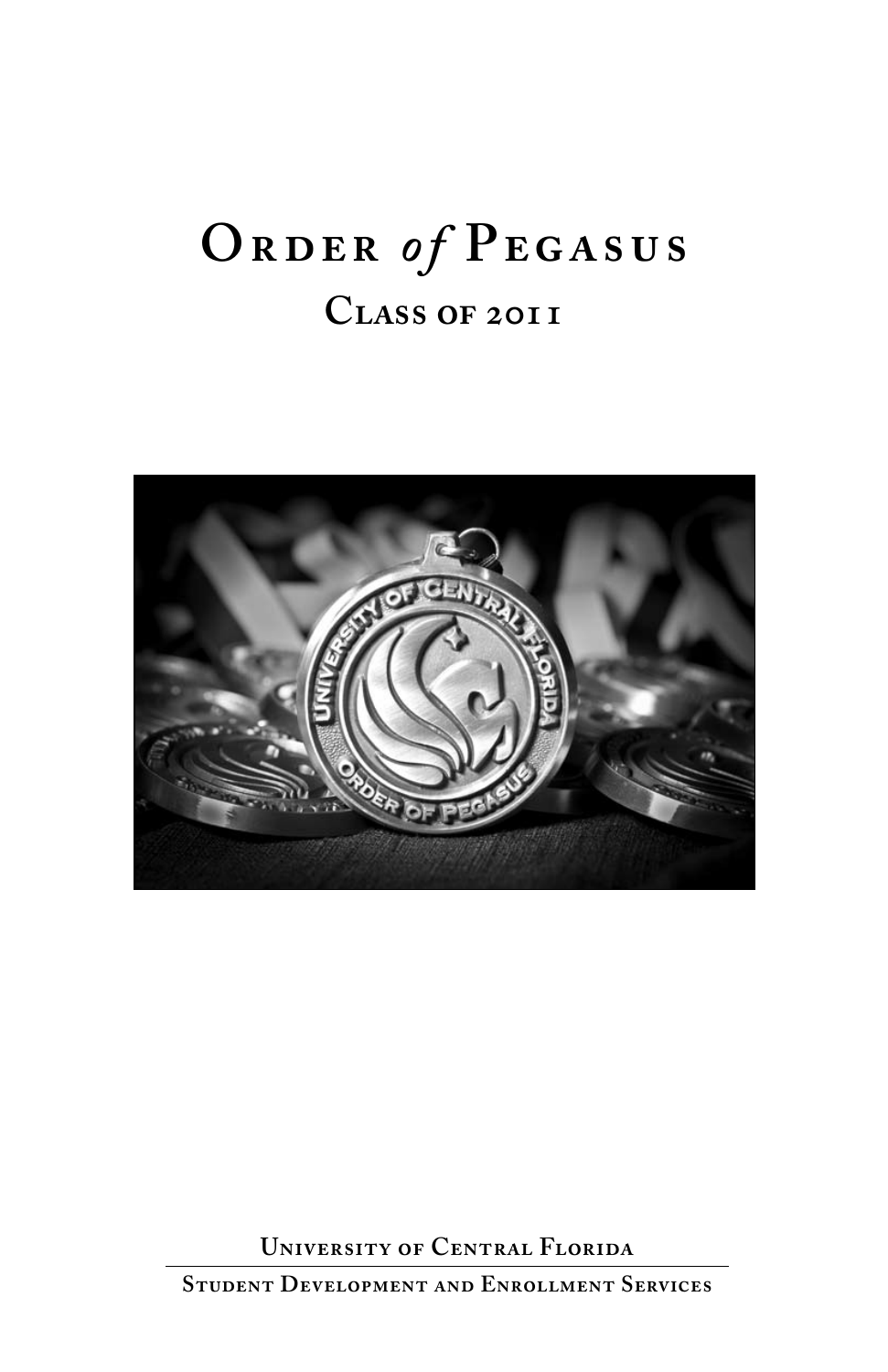# **THE UCF CREED**

Integrity, scholarship, community, creativity, and excellence are the core values that guide our conduct, performance, and decisions.

## **INTEGRITY**

I will practice and defend academic and personal honesty.

## **Scholarship**

I will cherish and honor learning as a fundamental purpose of my membership in the UCF community.

## **Community**

I will promote an open and supportive campus environment by respecting the rights and contributions of every individual.

## **Creativity**

I will use my talents to enrich the human experience.

## **Excellence**

I will strive toward the highest standards of performance in any endeavor I undertake.

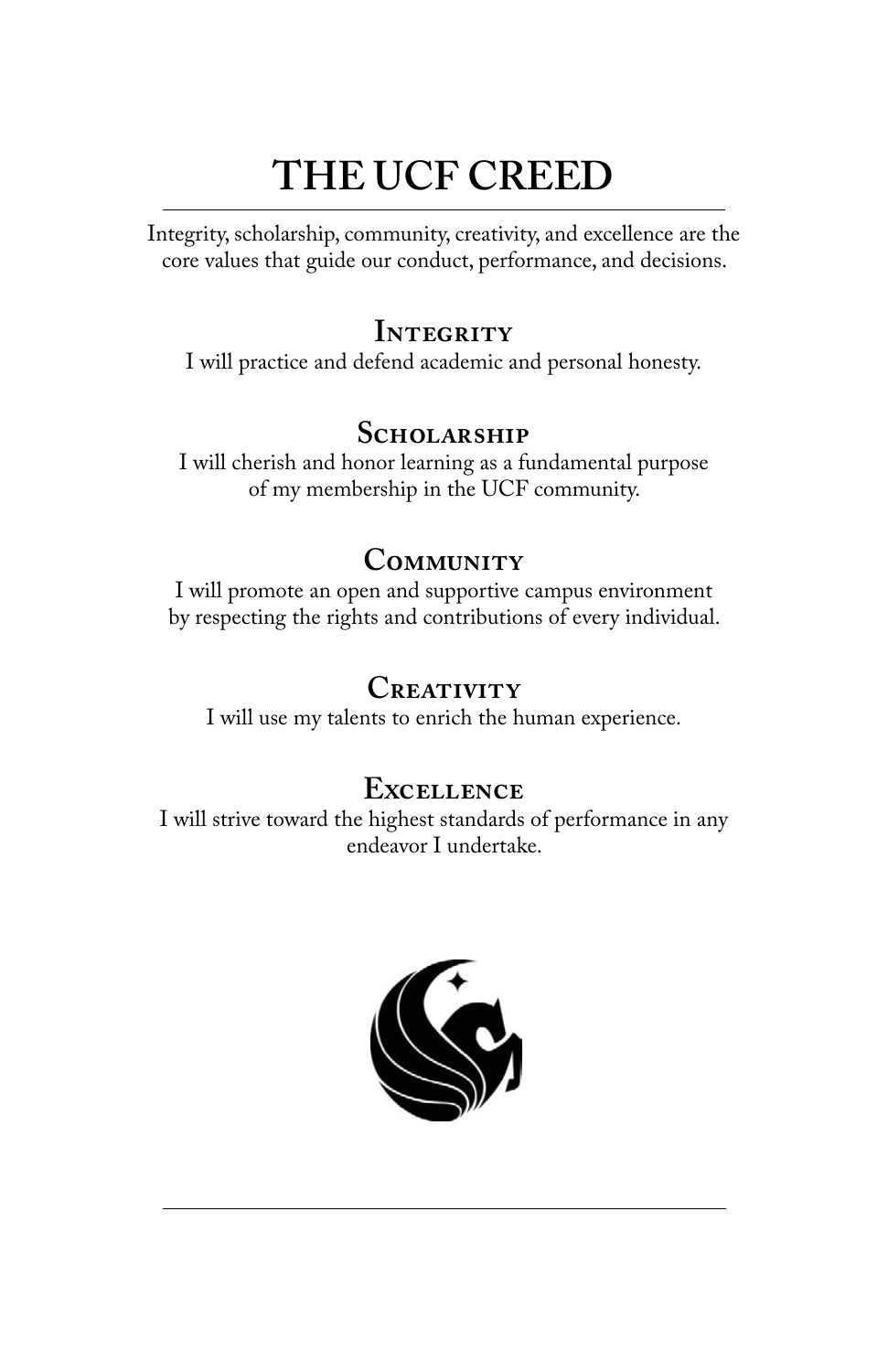### **president 's letter**

Spring 2011



Dear Friend of the University:

It is my pleasure to introduce the 2011 Order of Pegasus awardees. The Order of Pegasus is the highest honor the university gives to students. It recognizes outstanding graduating seniors and graduate students who have demonstrated exemplary university and community involvement, leadership, academic achievement, and community service. This year, eighteen students were selected to receive the prestigious award.

The biographical sketches in this handbook provide information on the academic accomplishments, leadership experiences, and UCF and community involvement of the individual awardees.

We are extraordinarily proud of the outstanding achievements of these students and hope you join with us in offering our congratulations and best wishes.

Cordially yours,

John C. Hitt President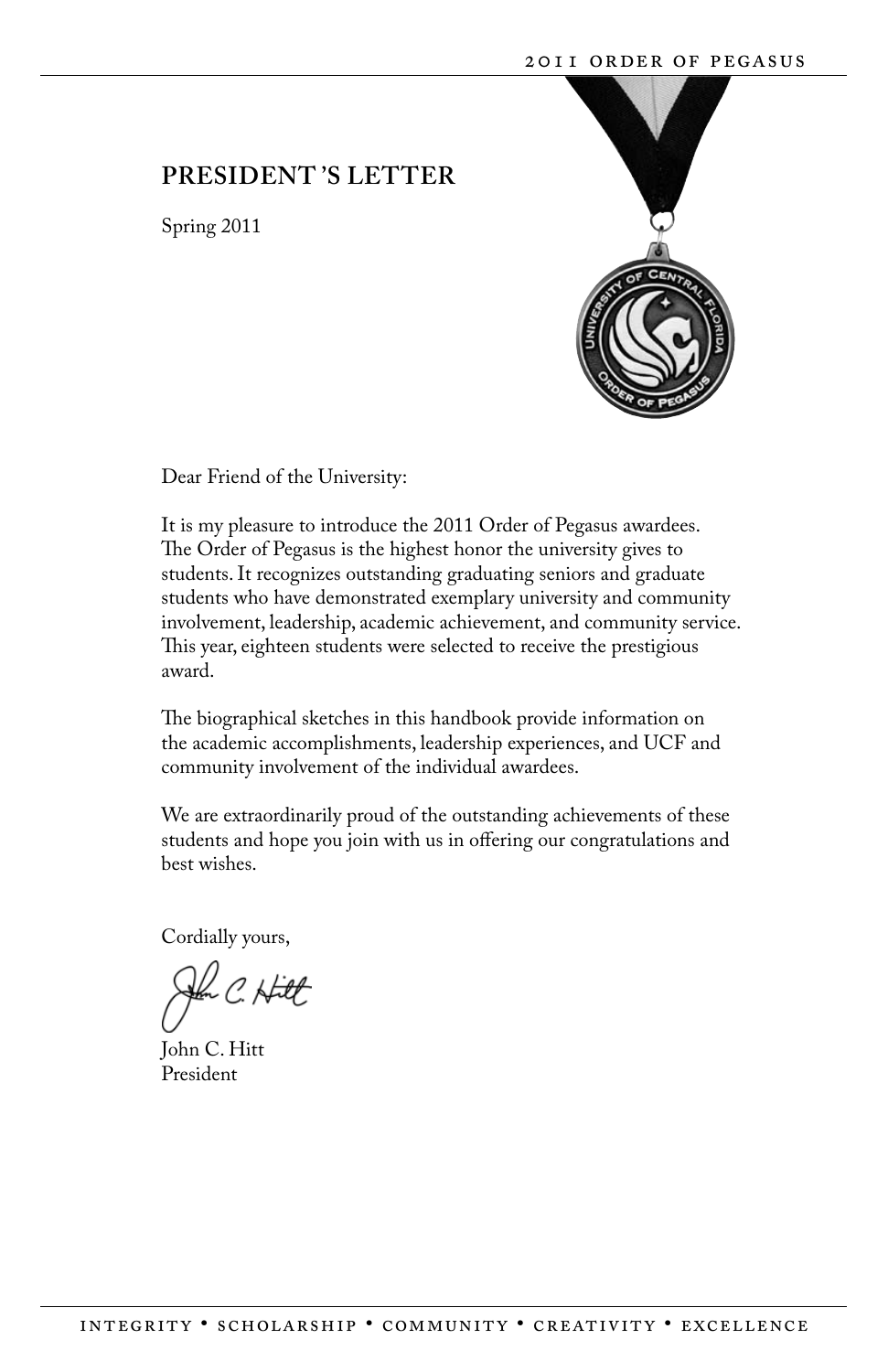### graduate students

## **Ashley Curry**

M.D. Program College of Medicine, Charter Class

## **Adam Giery**

HIGHER EDUCATION POLICY STUDIES College of Education

## **Anika Mirick**

M.D. Program College of Medicine, Charter Class

## **Sylvia Torres-Thomas**

Nursing College of Nursing

## **Zachary Walker**

Exceptional Education COLLEGE OF EDUCATION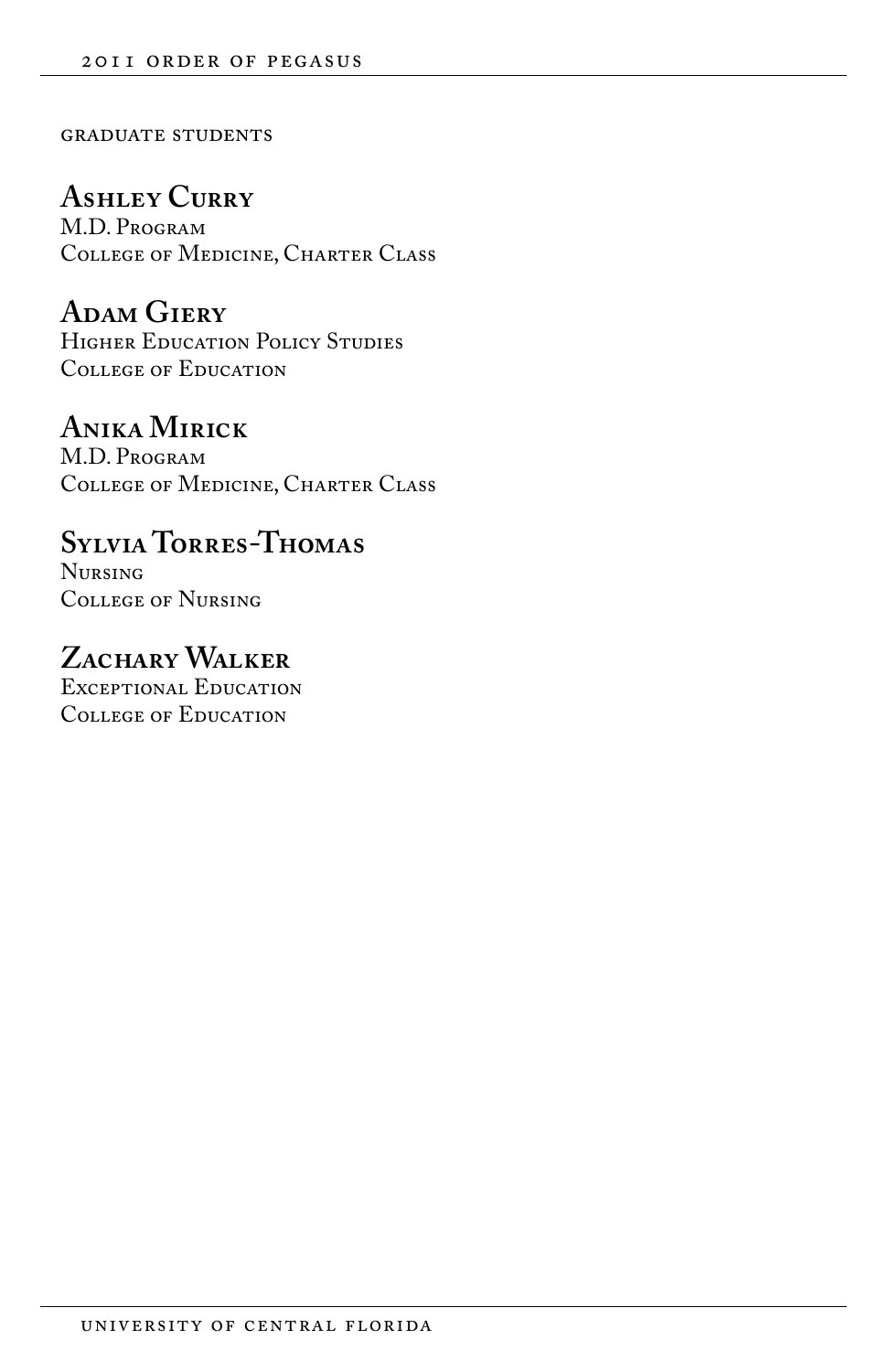

Lewistown, Pennsylvania

After graduation, I plan to enter a residency in primary care and continue to be active in community service both locally and abroad.

## **Ashley Curry**

Ashley is an M.D. Program candidate in the UCF College of Medicine. A member of the Charter Class, she is a student representative for the M.D. Program Curriculum Committee and the Student Self-Study Committee for licensing and accreditation of the medical school. She is former administrative vice president for the M.D. Program Student Council and a founding member of the Family Medicine Interest Group. She is active in her local community as a volunteer at free health clinics for the underserved, and abroad as a founding member of a service-learning trip for medical students to the Dominican Republic. Her research focuses on vision care habits of individuals with diabetic retinopathy, and she plans to work with Lighthouse Central Florida to use her findings to promote independence for individuals with vision loss. She also enjoys running half-marathons, rock climbing, scuba diving and medical adventure racing.

### *Ashley's UCF Experience:*

UCF allowed me to pursue medicine for passion, not profit, and passion is the sentiment that echoes in the halls of our new medical education building. I have always valued learning, human interaction, and service, but I feared the rigors of medical education would leave me jaded and I would lose myself in the process of building my future career. What I found at UCF was a community of physicians and scientists that has not only kept my education on the cutting-edge of science and medical innovation, but also nurtured the human side of caring for patients. I learned in order to care for patients, physicians must first care for themselves. UCF nurtured my development as a person and a physician-to-be, with ethical discussions to emphasize the importance of physician integrity, new and creative learning modalities to challenge me academically, and opportunities for local and international service to emphasize the importance of community. UCF's drive for excellence inspires me to work to become the best physician for my patients, and perhaps even live up to the expectation that Dr. German extends to all students: to become the future surgeon generals, Mother Teresas and Nobel prize winners of the 21st century.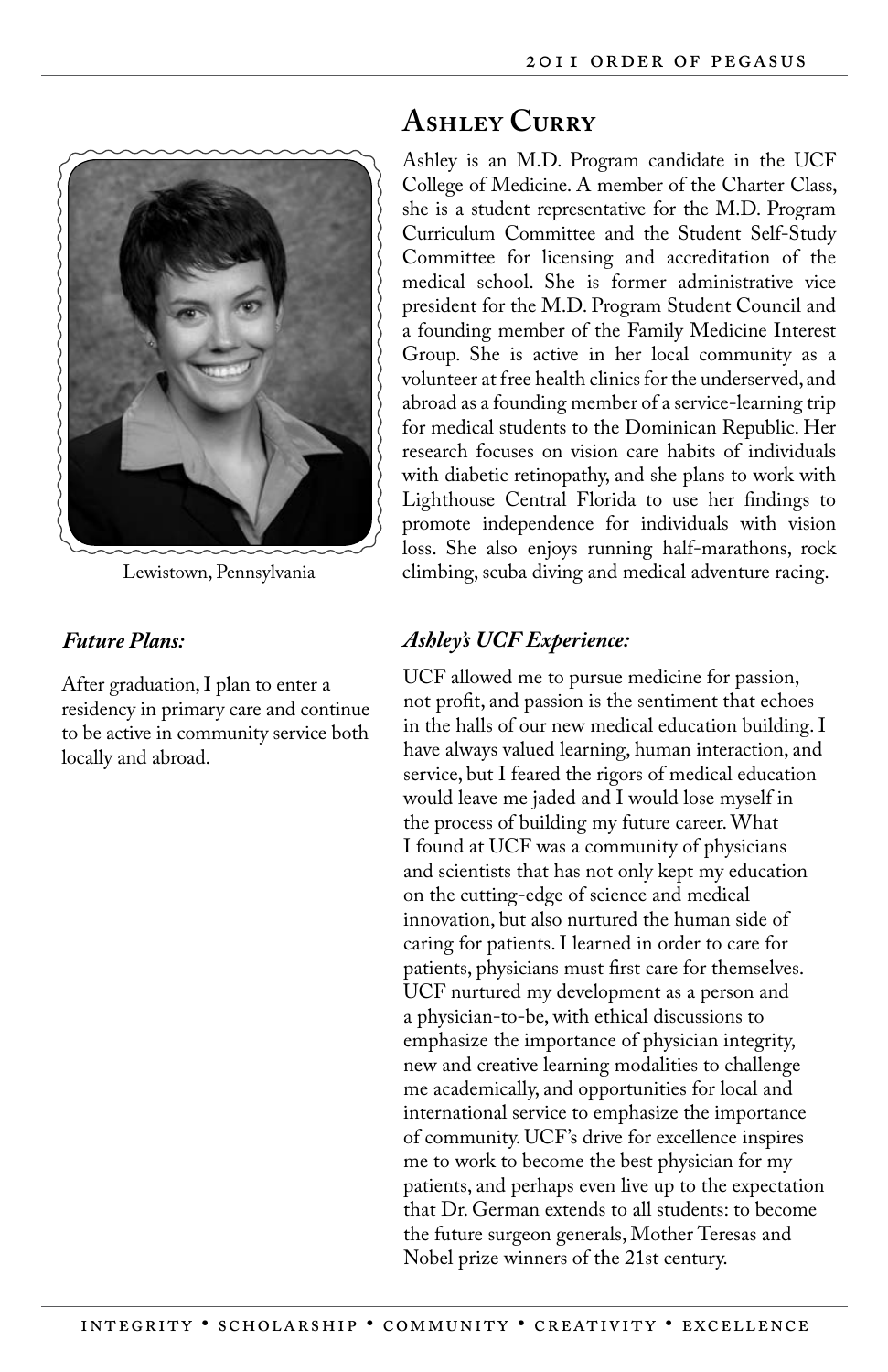## **Adam Giery**

Adam is a master's degree student in the Higher Education and Policy Studies program in the College of Education. His graduate work focuses on developing programs that promote student success. He is currently representing UCF as a Gubernatorial Fellow working for the Department of Education in Tallahassee, Florida. During his tenure at UCF, he developed a Study Union program, the "Black Gold & Green" sustainability initiative, and was instrumental in the implementation of the Student Enhancement Training program. In 2010, he was awarded the Student Development and Enrollment Services Operational Excellence Award. In addition, the Association of College Unions International awarded him the 2009 Brightest Idea Award for the Study Union program. He earned his B.S. in Social Science Secondary Education from UCF in 2008 and was on the College of Education Dean's List. He volunteers with the Second Harvest Food Bank and Warm Hearts Coat Drive.

#### *Adam's UCF Experience:*

UCF played a vital role in my emotional, psychological, spiritual, educational, and ethical development. The opportunity to explore my core values shaped me into the individual I am today. My professors were willing to delve into the deepest of topics and the diversity of my fellow students served to broaden my horizons. Involvement outside the classroom in Student Government further magnified my passion for serving others and I truly began to explore my creativity and established my "can do" personality. As a graduate student, I developed a zeal for creating educationallybased programs and used my talents to impact UCF. Furthermore, my involvement in a variety of student groups and activities such as Study Union molded me into the leader I am today, and my volunteer experiences broadened my understanding of benevolence. I collaborated in the development of the Knights Helping Knights Pantry providing food, clothing, and support services to students in need, and created the "Black Gold & Green" sustainability campaign focusing on recycling on campus. As a leader in my graduate program, I orchestrated the development of the first online comprehensive examination platform through my use of campus partnerships. Finally, in my current role, I am representing UCF in Tallahassee as a Gubernatorial Fellow.



Smithtown, New York

#### *Future Plans:*

After graduation, I plan on attending law school where I aspire to couple my passion for education and my interest in law in a career in educational policy.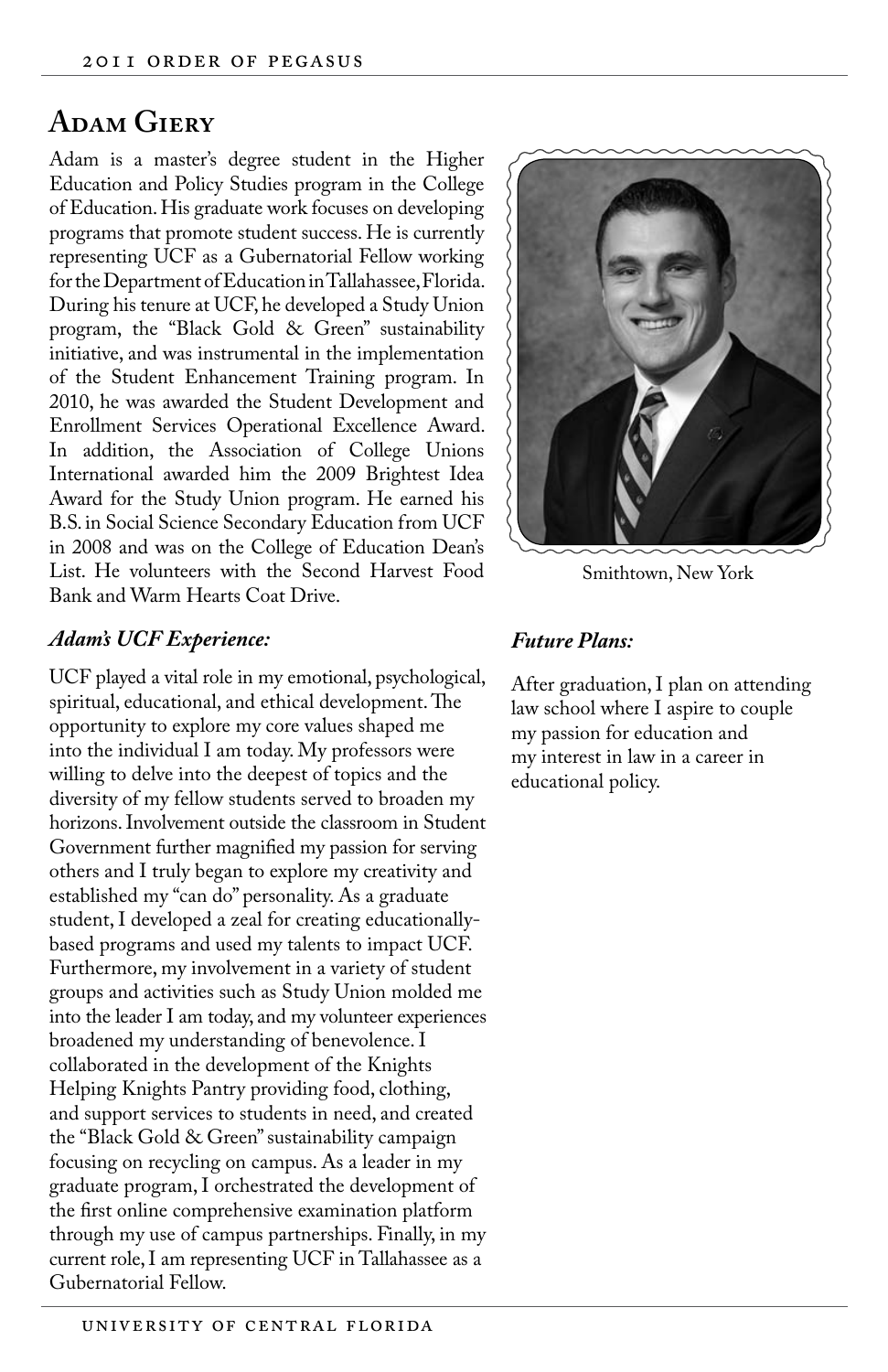

Wausau, Wisconsin

My passion is oncology and I plan on pursuing a career in academic medicine and hope to maintain a clinical practice while conducting research and teaching.

## **Anika Mirick**

Anika is a second-year M.D. Program candidate in the College of Medicine. She received her A.B. in Neuroscience from Dartmouth College. After graduating, she spent two years working at the National Institutes of Health as a coordinator for two largescale cancer sequencing projects. Her latest research efforts include improving the delivery of pediatric resuscitation medications. She has been involved in two Nature publications, numerous presentations, and was invited to lecture about genomics at Dartmouth College. As a member of the UCF College of Medicine Charter Class, she served on the founding Curriculum Committee and Student Professional Conduct Committee. She recently traveled to Port-au-Prince, Haiti to volunteer after the 2010 Earthquake. With the help of two classmates and her scholarship sponsor, Dr. Clarence Brown, she was able to arrange life-saving treatment for a young man with leukemia at MD Anderson Cancer Center in Orlando.

### *Anika's UCF Experience:*

At UCF, community donors have made it possible to attend a medical school where students pioneer new roles in medical education and where the environment is both instructive and collaborative. The support of the school has facilitated my involvement in experiences which have demonstrated to me that it is possible to make a difference in the world. While volunteering in Haiti after the earthquake, I learned to work in disaster situations and had the opportunity to care for a young man with advanced leukemia. His situation was dire as he had no access to the treatment that could keep him alive. My scholarship donor demonstrated the best of medicine and helped me arrange for the man's care at his facility in Orlando. In the whirlwind of medical education, it is easy to lose sight of the possibilities inherent in practicing medicine – the ability to change people's lives for the better. UCF is teaching me what it means to be a physician – the compassion, generosity, and collaborative spirit it takes to build a community from its foundation and to apply this same integrity to every patient and colleague with whom we interact.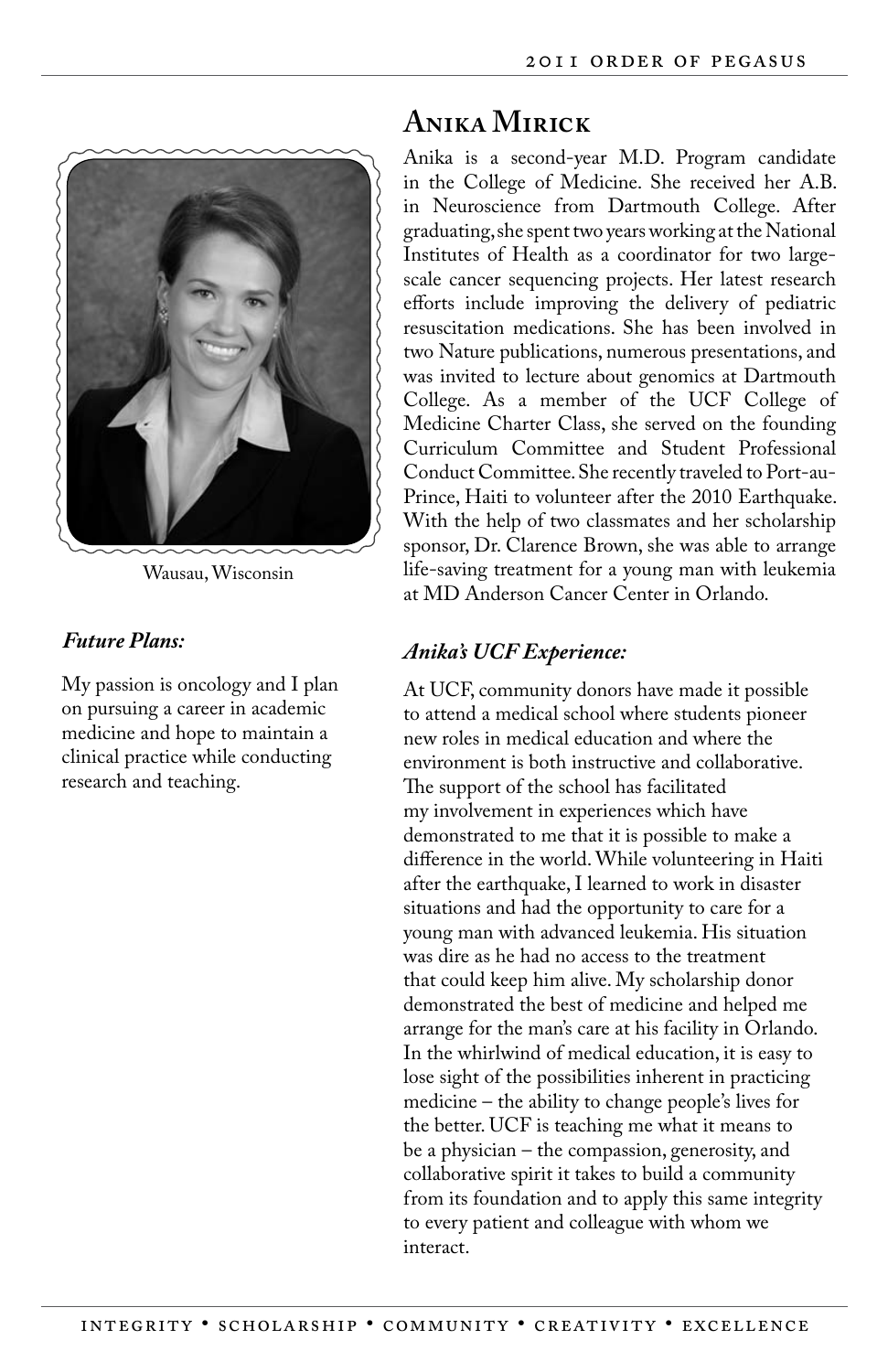## **Sylvia Torres-Thomas**

Sylvia is a Ph.D. nursing candidate in the College of Nursing. She received her M.S. in nursing from UCF and her B.S. in nursing from Andrews University, Berrien Springs, Michigan. She is the recipient of the Drs. Linda M. and E. Glenn Hennig, Jr. Endowed Scholarship. She presently serves as the vice president of the Organization of Doctoral Students in Nursing at UCF and holds memberships in Sigma Theta Tau International Honor Society, the National Association of Hispanic Nurses, Delta Epsilon Iota, and Phi Kappa Phi. Service to her community includes work as a volunteer nurse for Shepherd's Hope and extensive involvement in family and children's ministries in her church. She has presented her work at a national conference in Washington, DC and has participated in National Institute of Health funded research.

### *Sylvia's UCF Experience:*

My educational experience at UCF intensified my passion for scholarship, magnified my commitment to community service, and heightened my desire to achieve excellence. Having gained more than 20 years of hands-on direct patient care experience prior to beginning graduate studies, I originally envisioned my formal education would terminate with a master's degree and teaching nursing at a community college. During my master's education, I was inspired to expand my educational goals to include a much broader vision for my future. Pivotal in my education was encouragement from UCF nursing professors who urged me to pursue a doctoral degree. As a doctoral student, I have had the privilege of participating in NIH funded research and developed creative strategies for working with middle school girls. My commitment to scholarship and excellence resulted in an invitation to present at the 35th annual meeting of the National Association of Hispanic Nurses in Washington, DC. My community service contributions have significantly impacted the lives of others providing health services for the uninsured, extensive leadership service and involvement with families and health outreach programs in my church. UCF has provided me with tremendous educational opportunities to expand my vision of scholarship and excellence while contributing to the local and national communities.



#### *Future Plans:*

As a nurse educator, I plan to teach and mentor nursing students; as a nurse researcher, I plan to make contributions to nursing science in the area of Hispanic health issues.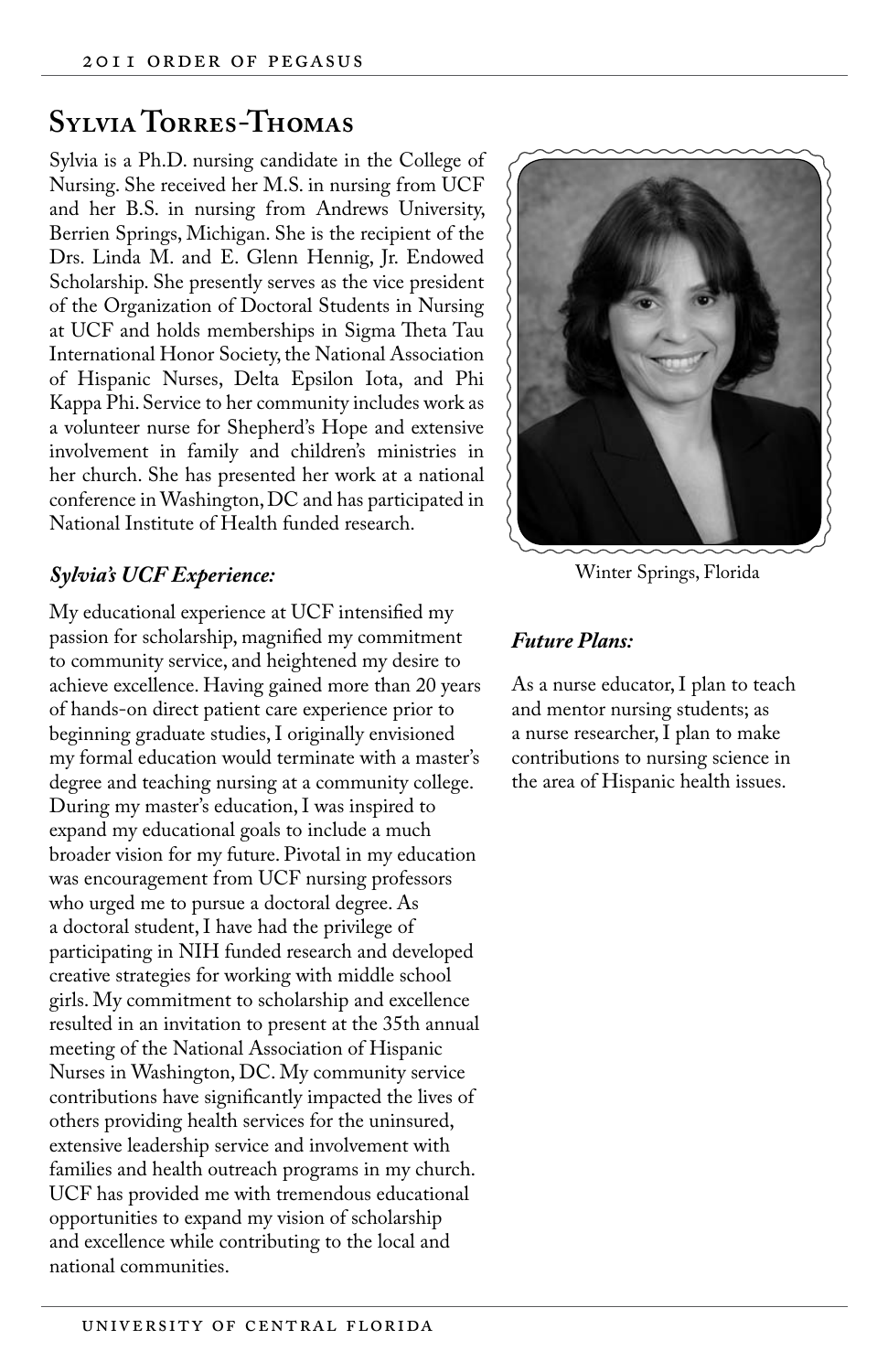

Wichita, Kansas

I plan on pursuing a career in higher education enabling me to advocate on behalf of students who are underrepresented in educational settings, engage in the professional development of teachers in the K-12 schools, and continue to support young adults in service work here and abroad.

## **Zachary Walker**

Zachary is a Ph.D. candidate in the College of Education. He is a Project LEAD Scholar in exceptional education and a recipient of a Provost Fellowship. His dissertation research focuses on technological innovations and their impact on social and functional skill training for students with Autism Spectrum Disorders. He is an active member of the Council for Exceptional Children, Division of Career Development and Transition, Teacher Education Division, and Students for International Teaching and Education. He is the founder of Students for the Poor, a national organization dedicated to providing young people life-changing experiences through international service work. He received his B.S. in Health and Human Development from Penn State University, his M.B.A. from Pittsburg State University, and his M.Ed. from the University of Alabama-Birmingham.

### *Zachary's UCF Experience:*

My educational experience at UCF invigorated my love of learning, bolstered my awareness of the possibilities in the field of special education, and deepened my understanding of both personal and professional success. My impact in leadership, scholarship, and service is demonstrated through my commitment to providing students the opportunity to experience a global education, advocating for those who are underrepresented in educational settings, and working to develop teachers currently in the classroom. My leadership in service learning may be best demonstrated by the \$24,000 I raised to send UCF students on a service journey to Jamaica. Participants had the opportunity to build a house, visit schools and orphanages, and see educational conditions drastically different than what we have in the U.S. It is fulfilling to provide students meaningful learning opportunities beyond our traditional culture, classroom, and economic condition. In addition to my leadership in service, I impact scholarship by participating in state, regional, and national presentations as well as serving my local community at UCF. I try to serve UCF and the greater Orlando community in many ways and I am proud to have had the opportunities so to do.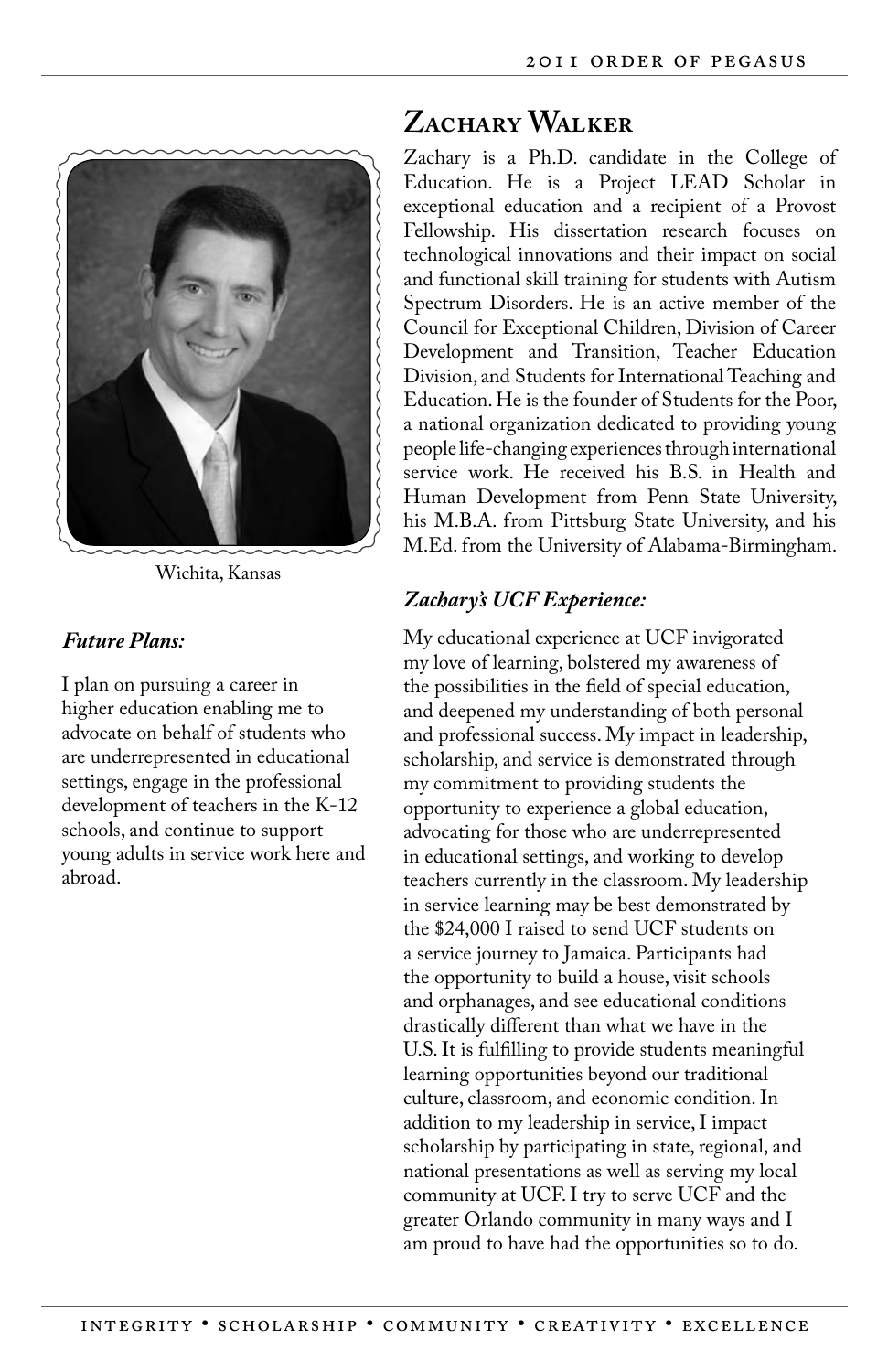undergraduate students

## **Aaron Alva**

POLITICAL SCIENCE College of Sciences

## **Keristen Black**

**MANAGEMENT** College of Business Administration

## **Melissa Blette**

Marketing, Interdisciplinary Studies College of Business Administration and Undergraduate Studies THE BURNETT HONORS COLLEGE

## **Jacqueline Boehme**

Molecular Biology and Microbiology BURNETT SCHOOL OF BIOMEDICAL SCIENCES College of Medicine The Burnett Honors College

## **Brennan Dobbins**

Mechanical Engineering College of Engineering and Computer Science

## **Ashley Ewh**

Mechanical Engineering College of Engineering and Computer Science The Burnett Honors College

## **Kumail Merchant**

Molecular Biology and Microbiology BURNETT SCHOOL OF BIOMEDICAL SCIENCES College of Medicine THE BURNETT HONORS COLLEGE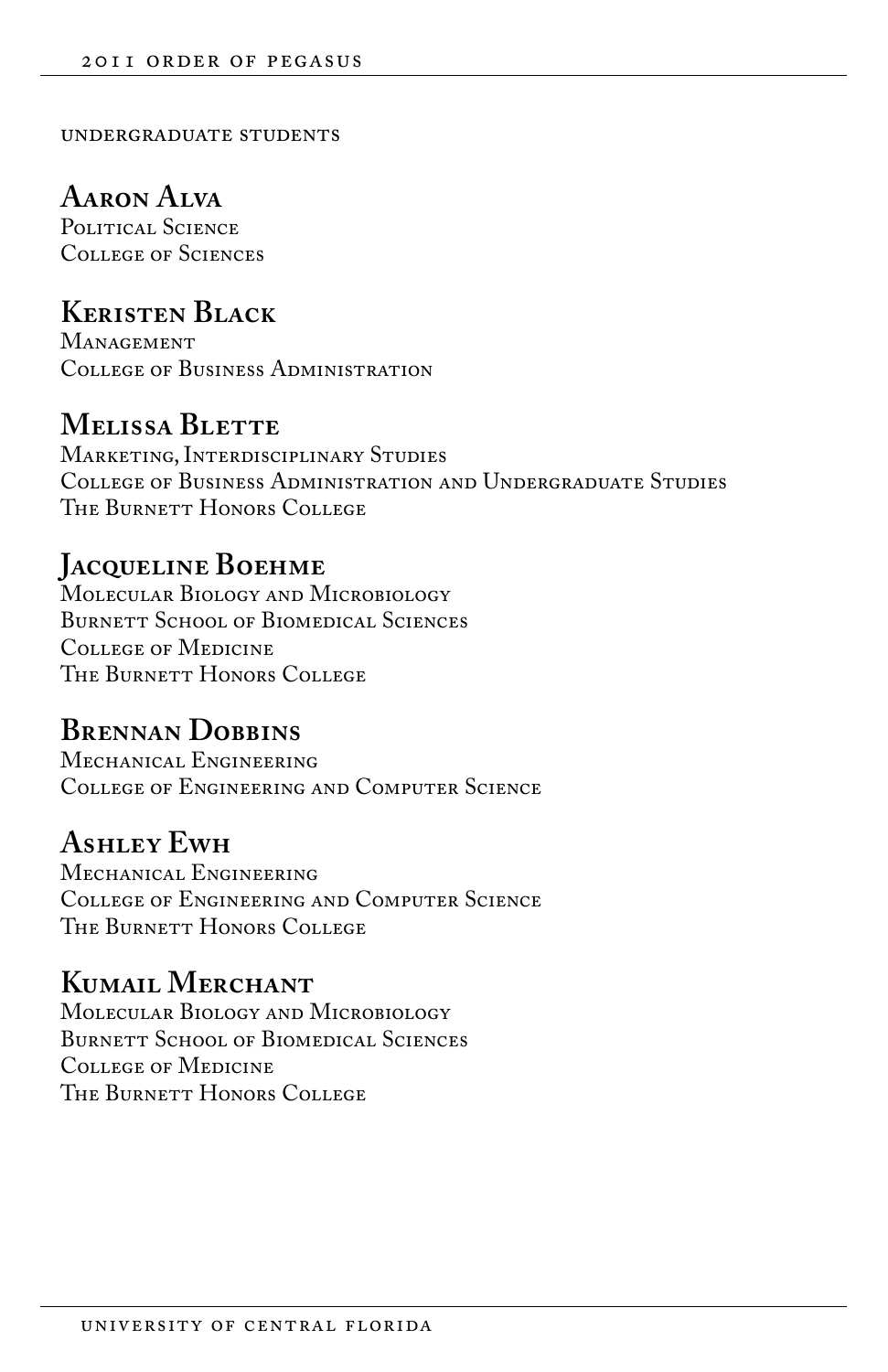#### undergraduate students

## **Michelle Messina**

Interdisciplinary Studies Undergraduate Studies The Burnett Honors College

## **Jasmine Rosa**

General Business College of Business Administration

## **Stephen "Kyle" Schumacher**

**FINANCE** College of Business Administration THE BURNETT HONORS COLLEGE

## **Kyle Simpson**

Molecular Biology and Microbiology BURNETT SCHOOL OF BIOMEDICAL SCIENCES College of Medicine The Burnett Honors College

## **Rachael Spangenberg**

English Literature College of Arts and Humanities THE BURNETT HONORS COLLEGE

## **Gabrielle Swaby**

**FRENCH** Interdisciplinary Studies College of Arts and Humanities and Undergraduate Studies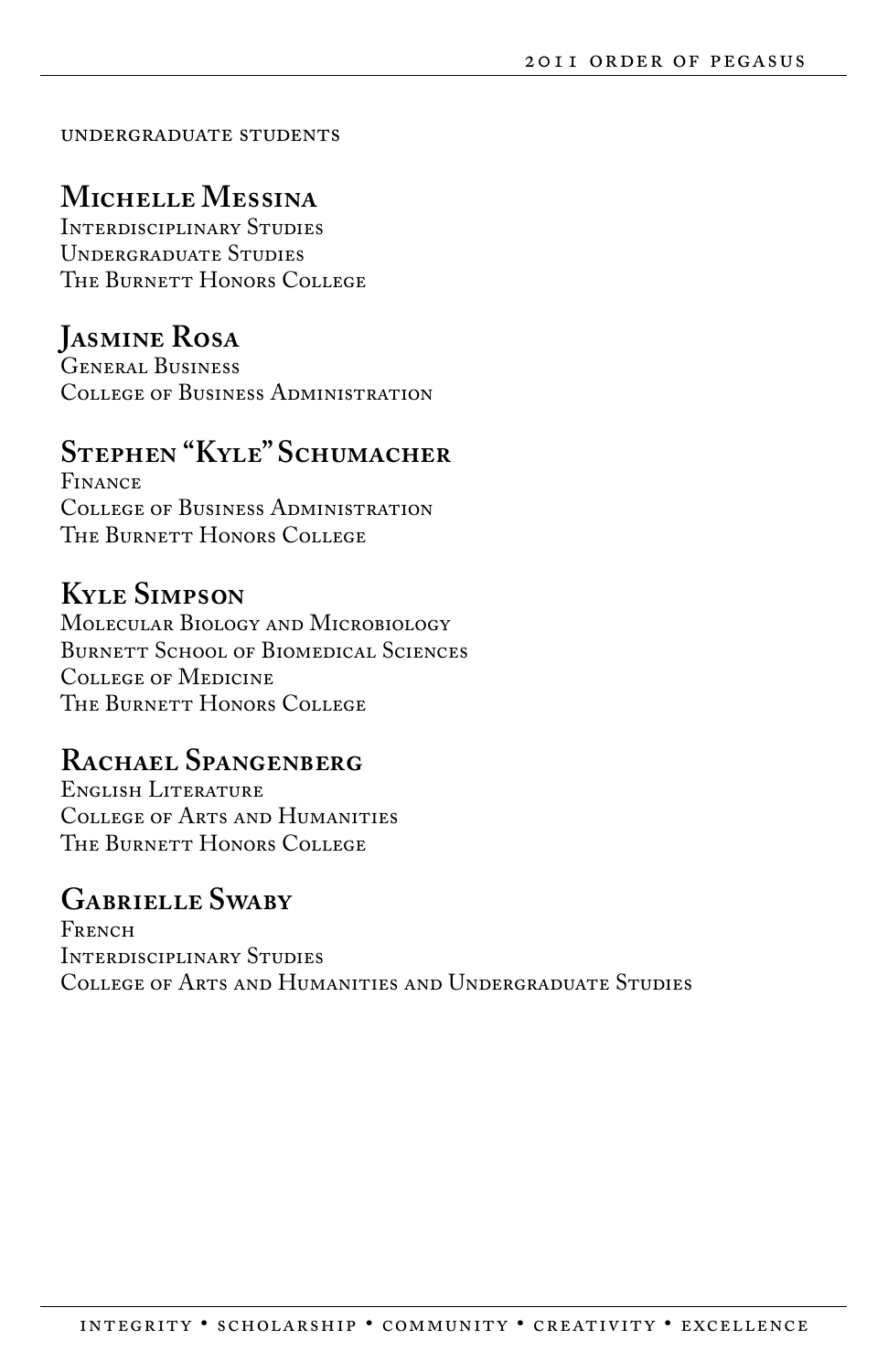## **Aaron Alva**

Aaron is a political science major in the College of Sciences and is minoring in Secure Computing and Networks. He serves as the technology chair on the President's Leadership Council and is a former LEAD Scholar. He is on the President's Honor Roll and Dean's List. He was an active member in the Student Government Association, serving in governmental affairs. He has conducted cyber security research at the Department of Energy's Pacific Northwest National Laboratory for the past four years. His internships in cyber security have included the Cyber Conflict Studies Association and the Center for Information Assurance and Cyber Security in Seattle. He volunteers with UCF Relay for Life, Children's Home Society of Florida, and the Orlando Heart Walk.



West Richland, Washington

#### *Aaron's UCF Experience:*

I moved from Washington State to become a UCF Knight leaving friends and family behind. UCF became my family and the inclusiveness and wealth of opportunities have strengthened me as an individual and prepared me for the future. My educational experiences impacted my purpose in merging excellence and creativity. I have a passion for cyber security and intend to use that passion to implement law into cyber space. The field of cyber law is in its formative stages and demands that practitioners constantly devise innovative approaches. In my Secure Computing classes, I was challenged with creative projects such as designing a new concept for a cryptographic cipher and developing secure policies for small information networks. Mentorships with experts and UCF professors have been invaluable and these connections allowed me to be creatively engaged in my field. Being honored in information assurance research by the Department of Energy and receiving Outstanding Performance Awards at a National Laboratory are recognitions I have humbly received in my area thanks to these mentorships. UCF does stand for opportunity, and the impact this institution had on my professional and personal formation will always stay with me.

#### *Future Plans:*

I plan on attending graduate school for a master's degree in information management and a Juris Doctorate at the University of Washington for a career in cyber law.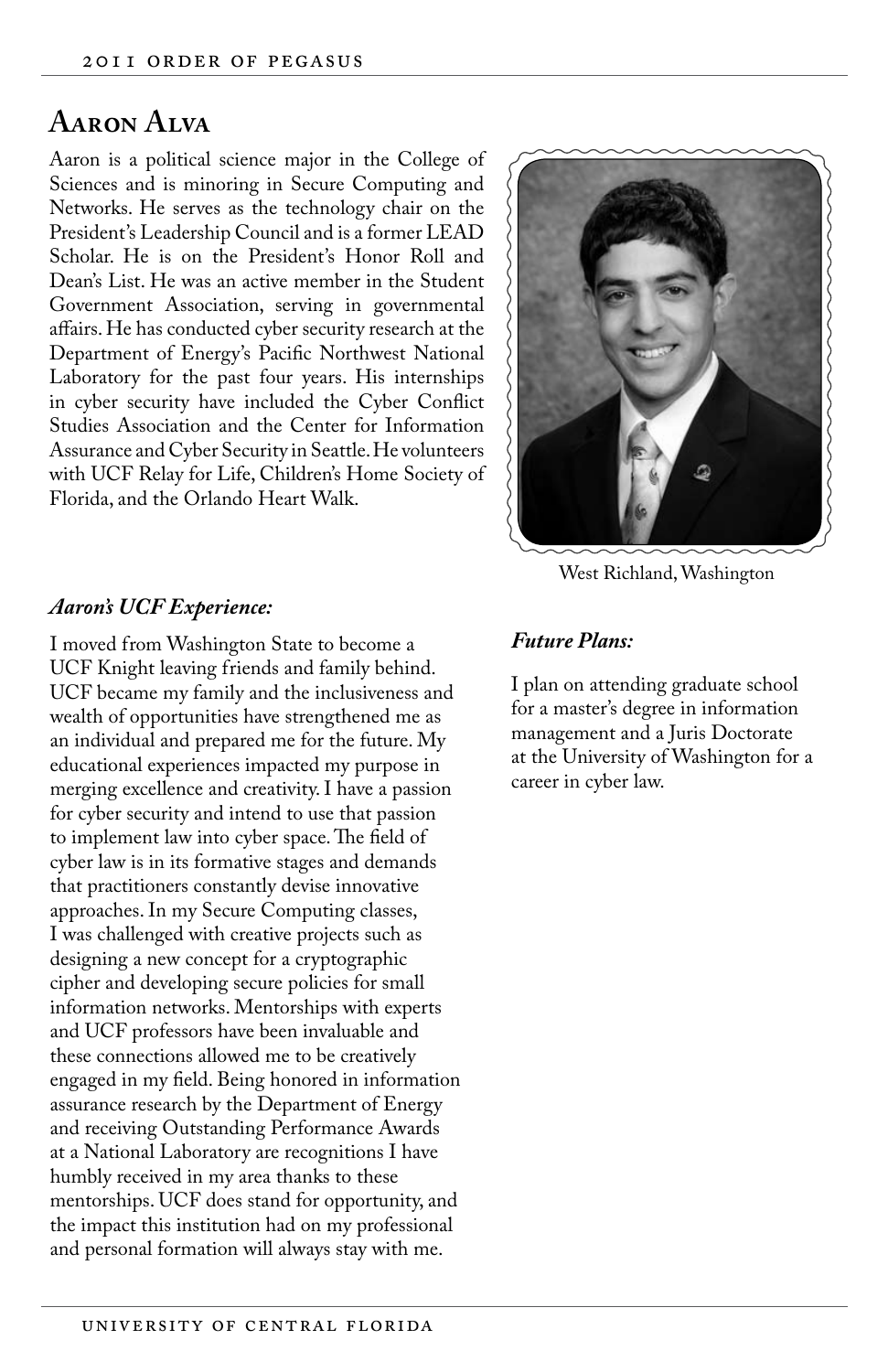

Navarre, Florida

I will be pursuing my entrepreneurial dreams with a career at EF Education First, an international education corporation specializing in language training, educational travel, academic degree programs, and cultural exchange.

## **Keristen Black**

Keristen is a management and entrepreneurship major in the College of Business Administration. She is a former LEAD Scholar and a current member of the President's Leadership Council. She has also served on the SDES Student Advisory Council, the Inspire Young Women's Leadership Program, as an Orientation team leader, and a SARC tutor. She is a member of the Golden Key International Honour Society, National Society of Collegiate Scholars, Phi Kappa Phi Honor Society, and is a Pegasus Scholar. She has spent much of her college career traveling abroad, exploring more than 20 countries. She plans to add six countries and a new continent to that list before 2012. She serves her community through Junior Achievement, the Walk Now for Autism Speaks, Orlando Heart Walk, Helpings Hands, Thinking Caps, arts and music festivals, and various vocal performances.

### *Keristen's UCF Experience:*

My greatest desire in life is to become a living symbol of the principles I cherish most, distinguishably. Throughout my outstanding journey as a UCF student, much has taken place within me to bring me closer to this goal. The primary source of my personal growth springs from educational experiences inside and outside the classroom. As a student, I formed a wealth of interpersonal relationships which influenced my nature and personality. UCF provided an extraordinary opportunity for me to interact with my peers, faculty and staff, executive staff, community members and world leaders. Through these opportunities, I had the chance to learn, share, grow, practice, fail, pick myself up and learn all over again the values of patience, humility and service. My dedication to enhancing the lives of others was amplified through examples set by my mentors. Watching our university leaders give so much, I was infected with the desire to do the same. Without the opportunity to build and learn from these relationships, my experiences would be much less substantial and my values would not be such a significant part of who I am today. UCF provided me a lifetime of wisdom in just four short years, and these experiences have been the catalyst to share my value for service with my peers.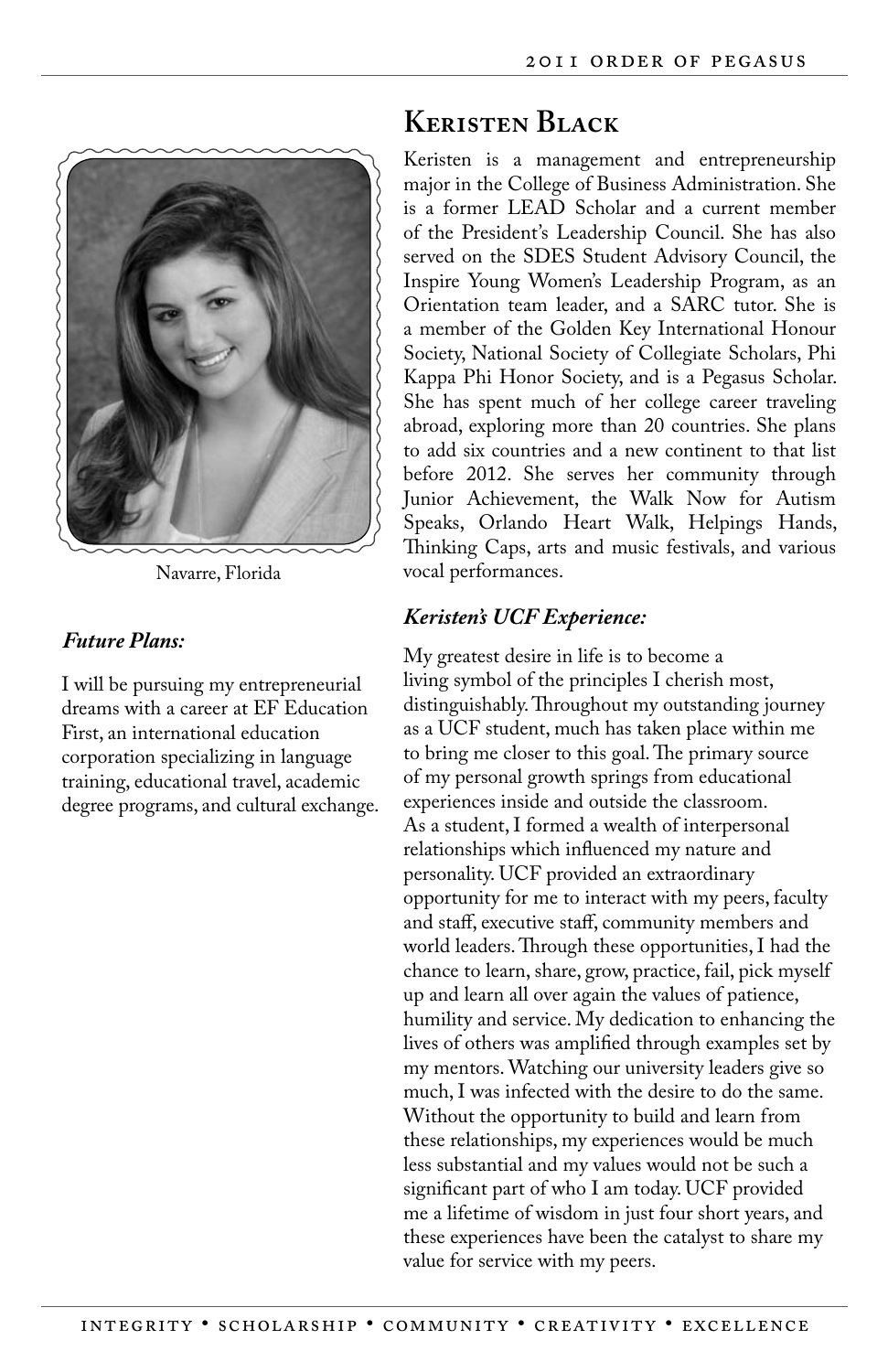## **Melissa Blette**

Melissa is a marketing major in the College of Business Administration and an interdisciplinary studies major in Undergraduate Studies. She is on the President's Honor Roll and Dean's List, completed an Honors in the Major thesis, is a member of The Burnett Honors College, and is a former LEAD Scholar. She selffunded her college education by earning over \$60,000 in merit scholarships from various sources. She serves as a leader in organizations including President's Leadership Council, Collegiate DECA, Golden Key International Honour Society, Phi Beta Lambda, Towers Area Council, and Omicron Delta Kappa. She has given back to her community by volunteering with Relay for Life, Books for BBQ, Threshold Center for Autism, and Junior Achievement. She developed her marketing skills through internships with Mr. Youth Advertising Agency and Procter & Gamble, Nurse on Call, and the UCF Convocation Corporation.

### *Melissa's UCF Experience:*

The decision to attend UCF was the most impactful choice I have ever made. Everything I've learned at UCF has enabled me to fulfill my potential as a leader, positively changing the course of my life in a way I never could have anticipated. UCF's personalized touch provided unique leadership and academic opportunities, and it not only felt like the right school, it felt like a second home. I've tackled 17 credit hours per semester while leading in the President's Leadership Council, marketing competitions, residence hall councils, and other organizations. I truly believe I'm positively contributing to the UCF community to the best of my ability. I've succeeded academically, gained leadership experiences, and mentored others. I recently published my Honors in the Major thesis, something few marketing students have accomplished, and I encourage others to pursue undergraduate research endeavors. I co-presented UCF Chapter's Books for BBQ Service Project at the 2010 Golden Key International Honour Society Summit Service Showcase, receiving second place honors for best presentation and a service project that can be applied anywhere. At UCF, I've succeeded academically, gained leadership experiences, and mentored others.



Coral Springs, Florida

#### *Future Plans:*

I plan on earning an MBA and pursuing a challenging career in marketing that will allow me to use my leadership skills and creative thinking and inspire others to cultivate their passions and pursue their dreams.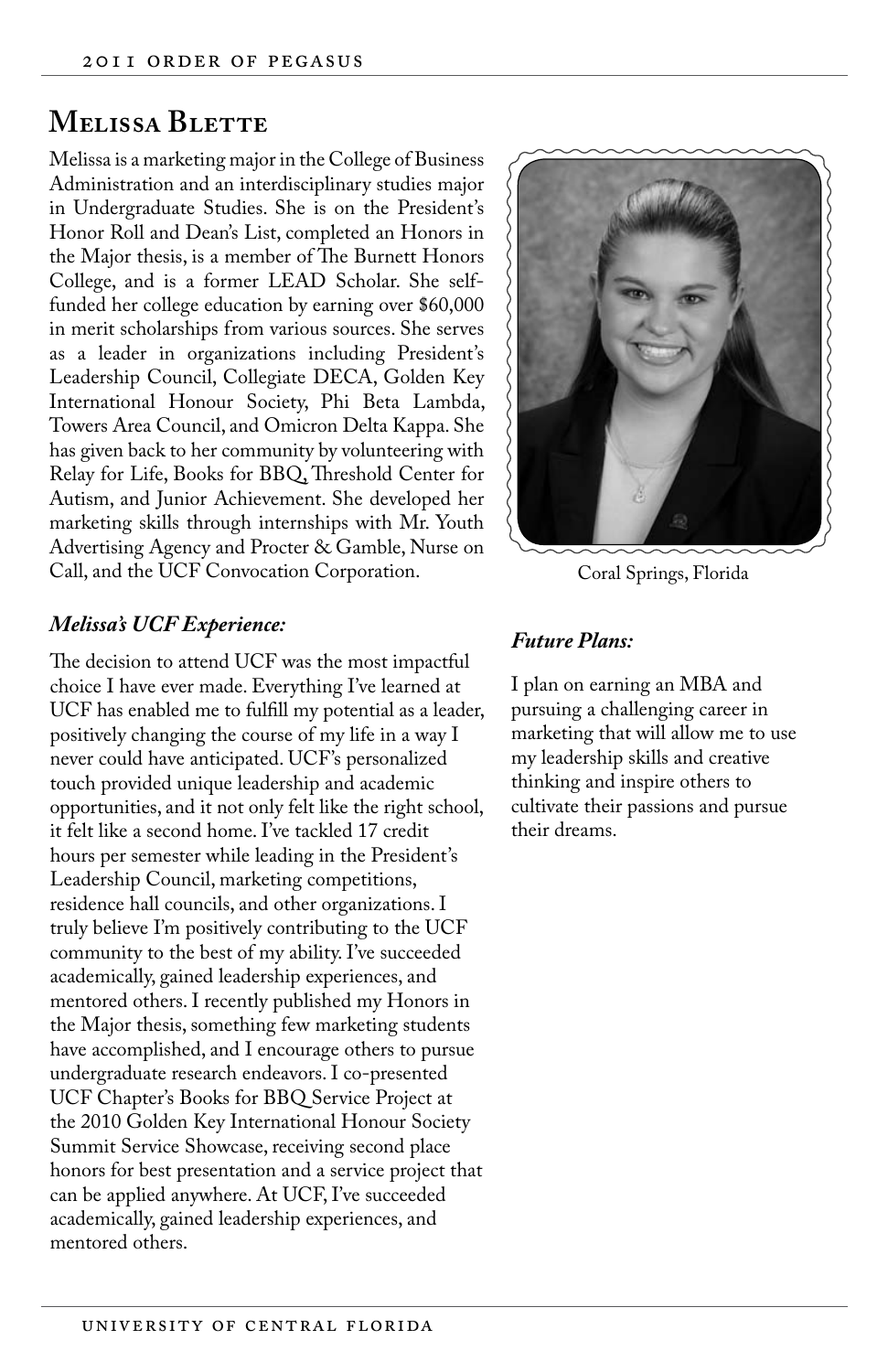

Orlando, Florida

After graduation, I plan to earn a certificate in nonprofit management before continuing on to medical school to specialize in pediatric cardiology.

## **Jacqueline Boehme**

Jacqueline is a member of The Burnett Honors College and is a molecular biology and microbiology major in the Burnett School of Biomedical Sciences, College of Medicine. Her ultimate goal is to attend medical school and specialize in pediatric cardiology. She is a National Merit Hispanic Scholar and has participated in biomedical research for three years, including stem cell therapy for heart failure and bacterial toxin research. For the past three years, she has volunteered at Shepherd's Hope free clinic in Oviedo. In 2009, she was awarded the President's Scholars Program, and she not only enjoyed the study abroad experience, but also took the initiative to start a volunteerism and medical donations project. This year, she was crowned Miss UCF 2011. She intends to fully pursue her platform, "The Power of One," and to represent the university at the Miss Florida Scholarship Pageant this summer.

### *Jacqueline's UCF Experience:*

As a freshman, it seemed UCF was made just for me offering academic challenges, options for growth, service possibilities, and support. I certainly honored education as an integral part of my involvement with the UCF community, and as a result, I excelled in and out of the classroom with biomedical research as my primary scholarly concentration. In the stem cell research and bacterial toxin labs, I was able to help build UCF's repertoire by working with scientists focused on curing prominent diseases. I was humbled by becoming UCF's marketing academic representative where I spoke on behalf of the university in freshman orientation videos, and was featured on the university homepage, Viewbook, and Facebook. With this visible position, I helped convey the idea even those of us with the most modest of origins can excel in a scholarly setting and achieve their dreams. With the Honors College President's Scholars Program, I studied abroad and created my own public health project in St. Kitts; I earned the trust of community donors in the U.S. and received both monetary donations and supplies to create the vision of my public health event. While such a project turned out to be much more difficult than initially assumed, the lessons I learned from it were infinite.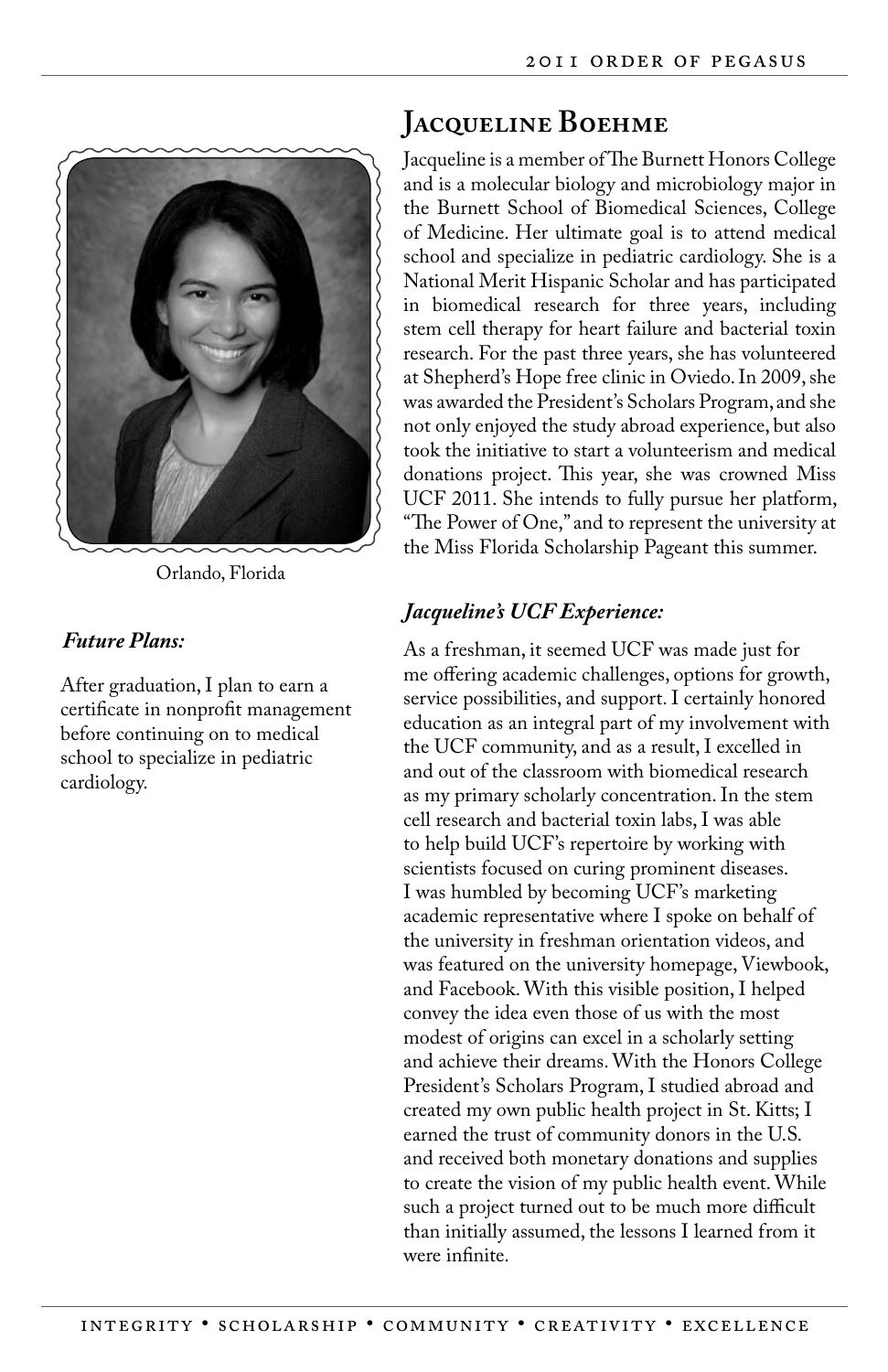## **Brennan Dobbins**

Brennan is a mechanical engineering major in the College of Engineering and Computer Science. He is a member of the UCF Baseball team, was on the C-USA and UCF Athletic Director's honor rolls, and was the UCF representative to attend the NCAA Student-Athlete Development Conference. He served as the vice president for the Student-Athlete Advisory Committee as well as the UCF representative to the Conference USA Student-Athlete Advisory Committee. He was awarded the Dr. Richard Lapchick Award and the C-USA Sportsmanship Award. He has volunteered with Knights Give Back, Miracle League, Walk Now for Autism Speaks, UCF Athletes Haiti Relief, Junior Achievement, Adopt a Family, C-USA 'Let's SAAC Hunger' Food Drive, and the Central Florida Children's Home.



My UCF education has been an enormous influence on both my nature and character. The College of Engineering and Computer Science helped me to develop the technical mindset that has invoked discipline, hard work, and perseverance into everyday life. The support of faculty and friends in classes helped me to conquer each challenge with an assertive and open mind. I am someone driven to excellence in every academic and athletic endeavor, and that ambition is fostered through my learning experiences and exposure to others. My UCF education has instilled both honesty and integrity through my relationships with faculty, classmates, and teammates. Being able to represent UCF athletics on the field and in the academic community is a great honor, and I take pride in developing a positive reputation for other athletes that will follow in the engineering program. It's my hope that the term "Student-Athlete" will be personified with great respect and admiration at UCF and in the community. I can honestly say I am excited about the possibilities quickly approaching after graduation. Education is the staple of our society and a UCF education has truly provided me with ample opportunities for the future.



Longwood, Florida

#### *Future Plans:*

Following graduation, I plan on pursuing a career in mechanical engineering with aspirations of starting my own engineering firm.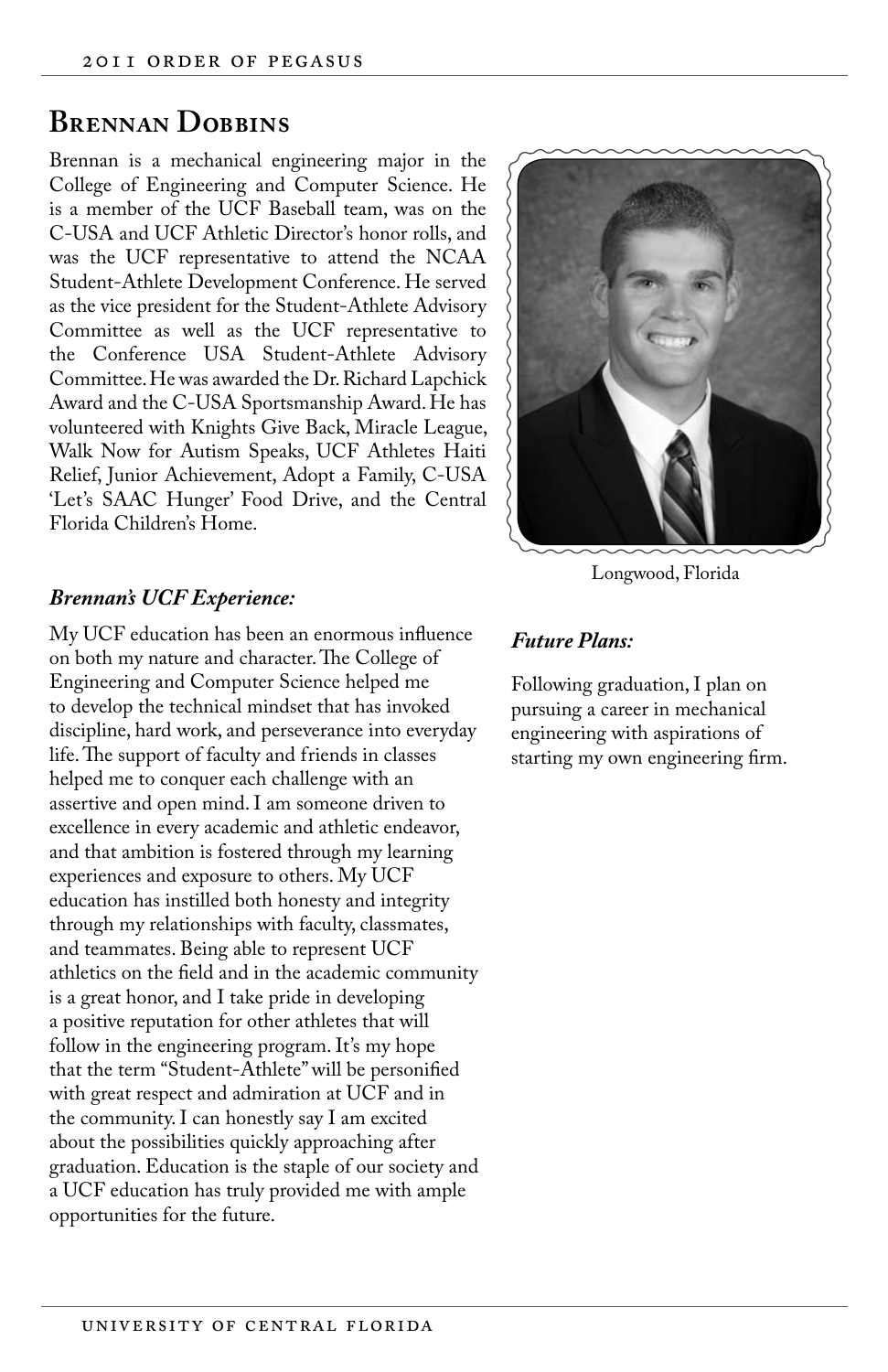

Melbourne, Florida

Following graduation, I will pursue a master's degree in materials science and engineering at UCF followed by a Ph.D. in order to eventually become a professor.

## **Ashley Ewh**

Ashley is a member of The Burnett Honors College and is a mechanical engineering major in the College of Engineering and Computer Science. She is a research assistant studying solid-state diffusion in the laboratory of Materials and Coatings for Extreme Environments within the Advanced Materials Processing and Analysis Center. She received the Astronaut Foundation Scholarship and the Barry M. Goldwater Scholarship for research and academic excellence. She has published articles in scientific journals and has presented at several international materials science conferences. She participated in an internship at Idaho National Laboratory in the Materials and Fuels Complex. She volunteers with STEM outreach programs, such as Society of Women Engineer's Sweet College Day, Expand Your Horizons, and Materials Camp to encourage young men and women to pursue careers in science and engineering.

### *Ashley's UCF Experience:*

I experienced a true education at UCF. Through my classes and research, I developed my intelligence and character. The course work that I have taken made me think intensively, not only because of the complicated math and science involved in engineering, but also because of the curiosity it has developed within me. Traveling nationally and internationally presenting research to the scientific community helped me grow as a speaker and become more confident as a person. As an undergraduate research assistant, I conducted "hands-on" research in materials science, presented my work at several national and international conferences, and published in various scientific journals. Research enhanced my critical thinking skills and delved past the surface, digging deeper to innovate and problem solve. As a senior researcher in my lab group, I am responsible for training co-workers which further develops my leadership and teaching skills. One of my goals is to motivate other students like my peers or the primary and secondary school students that I mentor in outreach programs. Some students I have mentored are now attending UCF's engineering program and due to my inspiration are involved in research. I feel that if I have encouraged even a few people to pursue engineering or science majors, I have truly made an impact.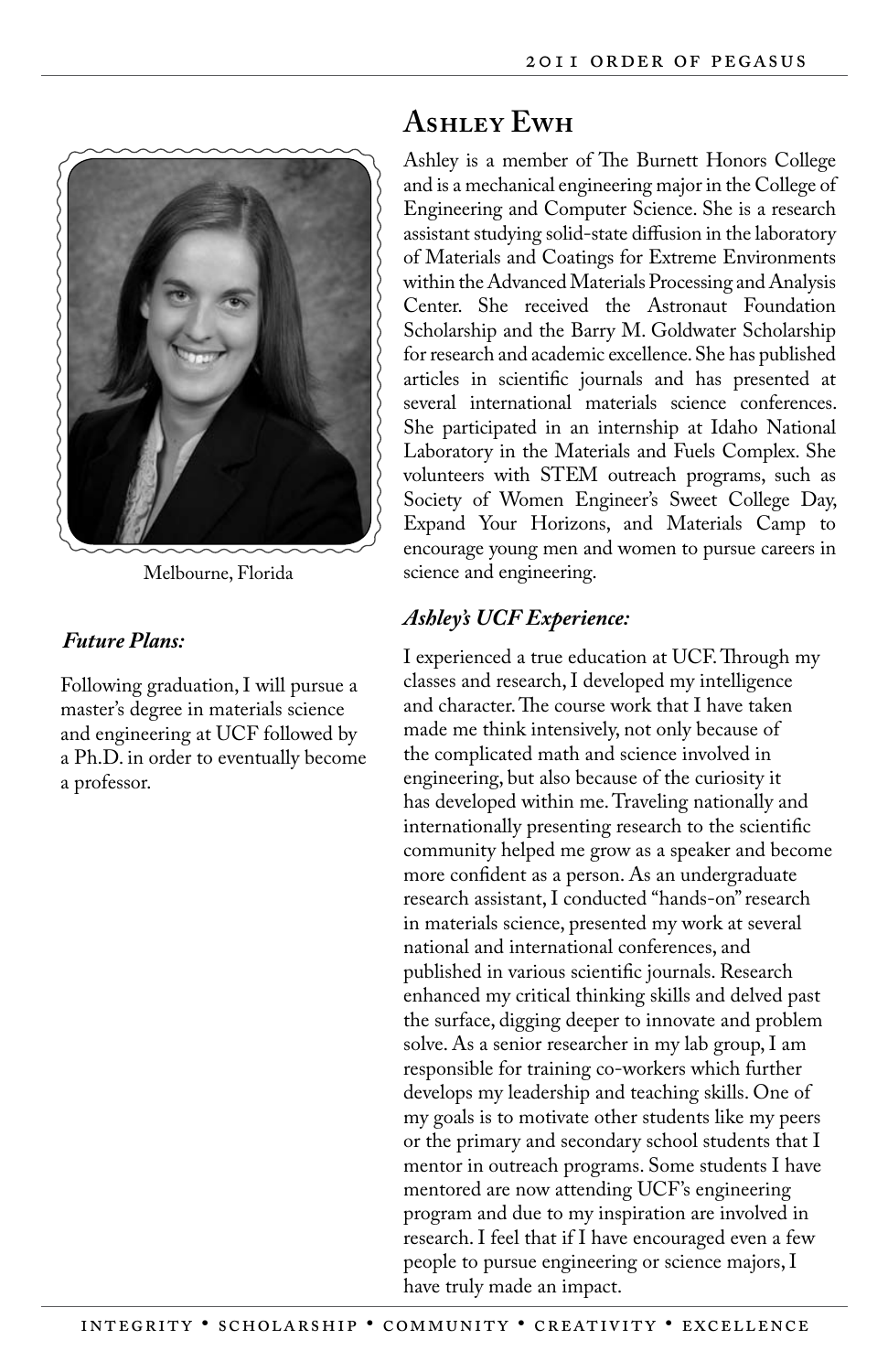## **Kumail Merchant**

Kumail is a molecular biology and microbiology major in the Burnett School of Biomedical Sciences with a minor in psychology. He is a member of Phi Kappa Phi Honor Society, Golden Key International Honour Society, Omicron Delta Kappa National Leadership Honor Society, and Delta Epsilon Iota Honor Society. He is a member of The Burnett Honors College, a former LEAD Scholar, and was the Academic Liaison for the UCF Pre-Professional Medical Society. He volunteers with organizations such as the Coalition for the Homeless, Shepherd's Hope, and Junior Achievement. He has conducted undergraduate research on diabetes and stem cells, was an Anatomy Lab teaching assistant, and is currently in the PILOT program. He is working as a scribe in the Florida Hospital Emergency Room, and plans to start medical school in the fall in the UCF College of Medicine.

#### *Kumail's UCF Experience:*

The knowledge and experiences I gained at UCF laid the foundation for who I am as a student and person. As a LEAD Scholar and through The Burnett Honors College, I was fortunate enough to take eye-opening and insightful classes. One of my most impressive courses was "Leadership and Homelessness." I was introduced to the problems and challenges of homelessness for individuals and our community, and worked on several projects proposing creative solutions. Transportation is a barrier for homeless adults so we proposed a transportation system to employ homeless individuals as drivers and provide free transportation. Several of my classes broadened my horizons and changed the way I looked at the world. In Epidemiology of Infectious Diseases, I learned about public health policy and the effect of healthcare limitations on the impoverished. This and other courses within my major of molecular biology and microbiology prepared me for my future as a UCF College of Medicine student by imparting knowledge and teaching me the importance of openmindedness. The sum of my educational experiences molded me into the intelligent, compassionate, and broadminded individual I am today. UCF has given me so much over the last four years that I feel privileged to say I have been able give back through my leadership and service.



Orlando, Florida

#### *Future Plans:*

I have been accepted and plan to attend the UCF College of Medicine and then practice as a physician in the Central Florida area.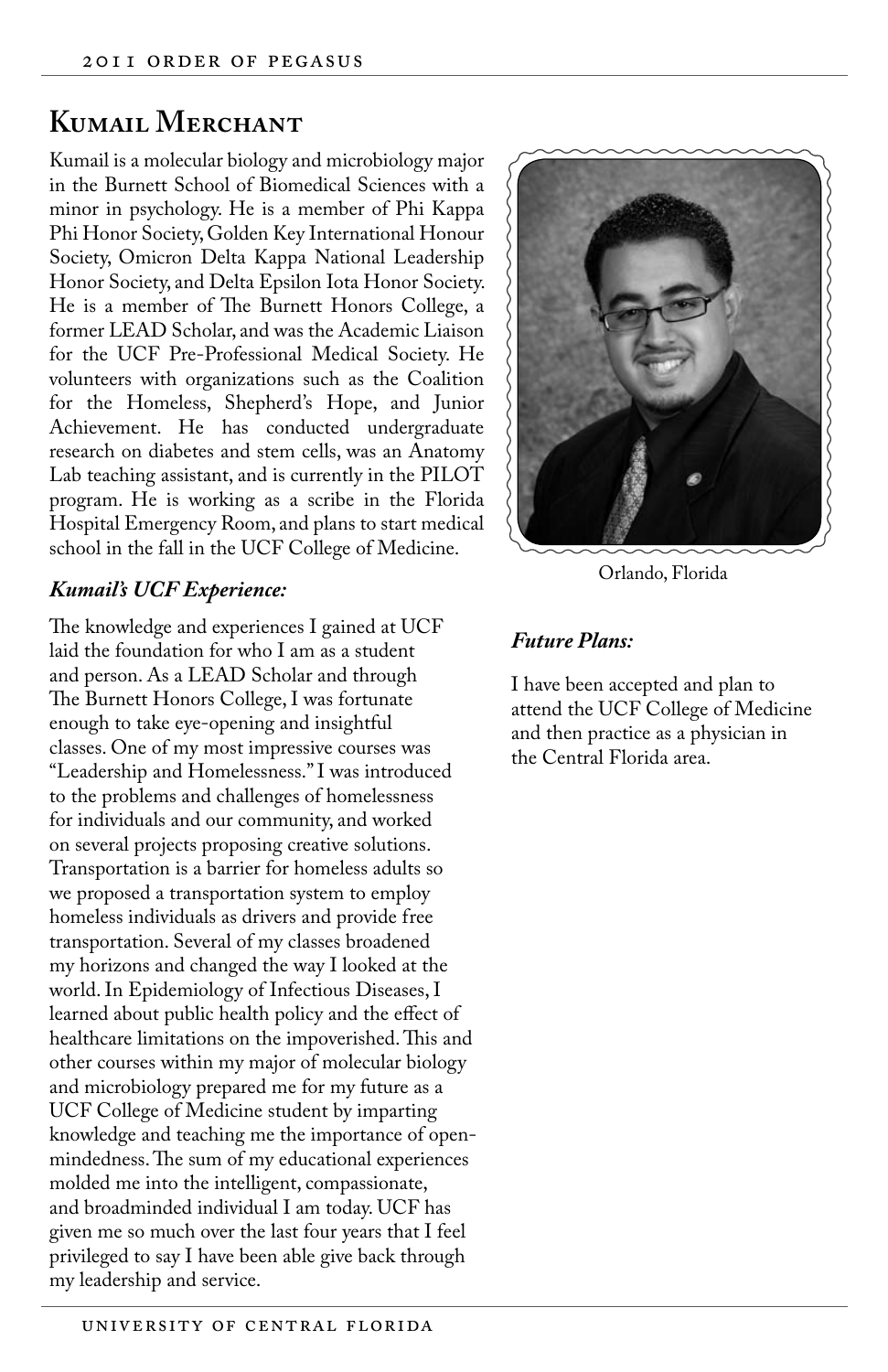

Orlando, Florida

After graduation, I will be attending law school and plan to work in the field of corporate law.

## **Michelle Messina**

Michelle is an interdisciplinary studies major in Undergraduate Studies and is minoring in English and leadership studies. She is a former LEAD Scholar, and a member of The Burnett Honors College, Golden Key International Honour Society, National Society of Collegiate Scholars, and Order of Omega. She is the recipient of the SGA Campus Involvement Scholarship, the SGA Board of Trustees Scholarship, and the University Club of Orlando Scholarship. She is a current member of the President's Leadership Council, Undergraduate Studies Advisory Board, Student Government Association Judicial Council, Student Conduct Review Board, Alpha Delta Pi Sorority, and 4Ever Knights. In addition, she was the 2010 UCF Homecoming Queen. She is on the President's Honor Roll and Dean's List. Her volunteer service includes the Ronald McDonald House Charities, Junior Achievement, Relay for Life, and March of Dimes.

### *Michelle's UCF Experience:*

My interdisciplinary degree allowed me to think critically in ways a traditional discipline does not, and my areas of study afforded the opportunity to take a wide range of classes. Because this discipline extends beyond the academic realm, it helped me take a step back and make the best decisions possible in my life. This translates into my character and nature making me a more practical and realistic person. Educational capability happens outside the classroom and my campus and community involvement enriched my life through hands-on experiences and created a culture of giving back. I nurtured new Knights through mentoring experiences such as the Orientation Team, Panhellenic Recruitment, and the President's Leadership Council. I believe as Knights, we are committed to ensuring their success as students and vested members of the community. I feel what you learn inside the classroom provides a foundation for morals, ethics, and values that is shown through action. My personality showcases the results of my academic education and involvement. UCF helped me become the person I am today and I am grateful.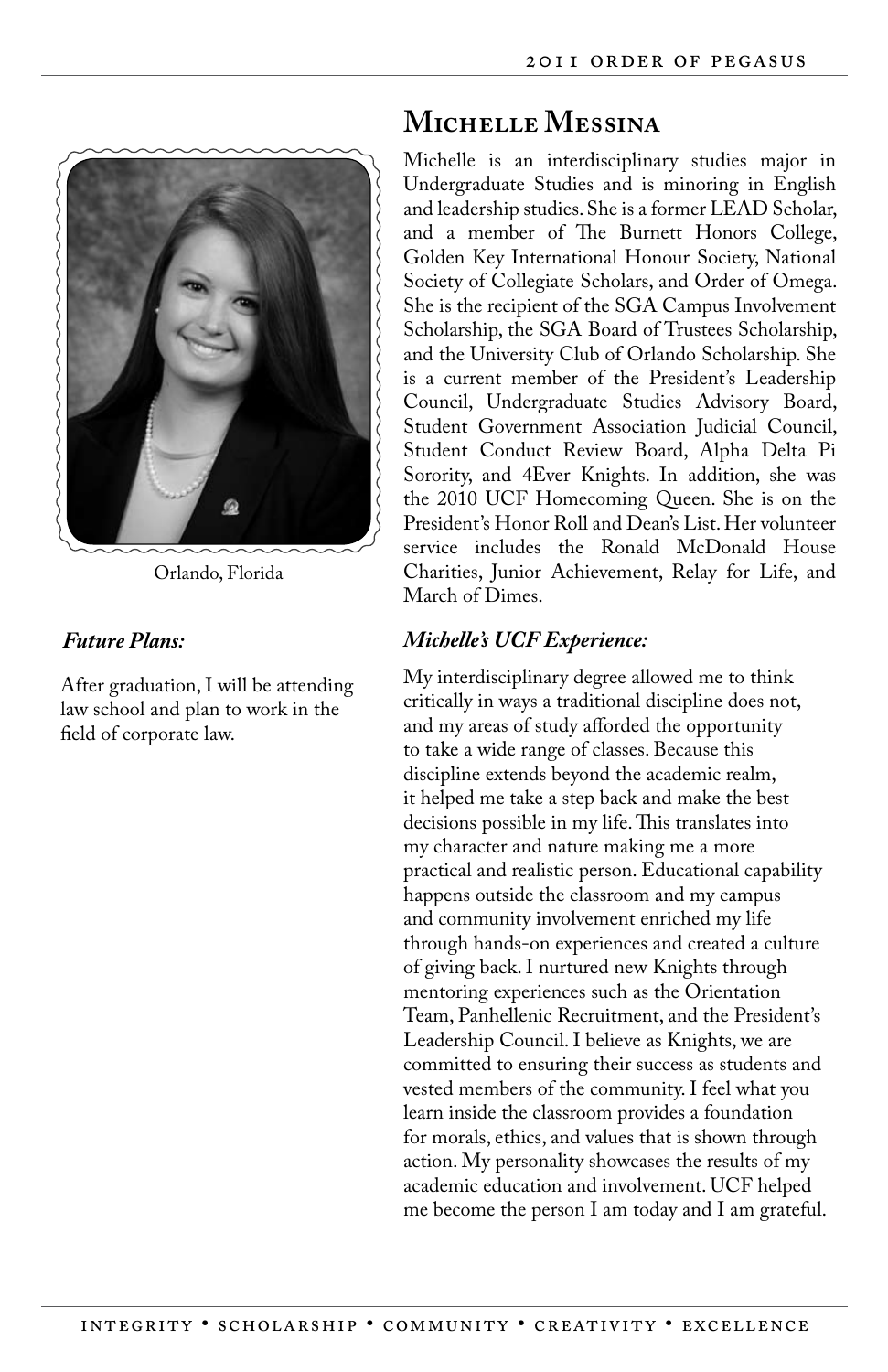## **Jasmine Rosa**

Jasmine is a general business major in the College of Business Administration and is a Nonprofit Fellow in the Certification in Nonprofit Management program, College of Health and Public Affairs. She is the president of Sigma Lambda Gamma National Sorority Inc., a member of Circle K International, the Hispanic American Student Association, and Order of Omega. She is the recipient of the President's Student Diversity and Leadership Award, the President's Honor Roll, and Dean's List. She has worked with Multicultural Academic and Support Services and studied abroad in Europe. She was a part of the Congressional Hispanic Caucus Institute and the Latinas Learning to Lead program in Washington, DC. She actively volunteers with the Boys & Girls Clubs, Upward Bound, Homeless Coalition, American Cancer Society, and Susan G. Komen Breast Cancer Foundation.

### *Jasmine's UCF Experience:*

My UCF experience influenced me first and foremost by teaching me to never give up. I learned not to quit because while failure is temporary, quitting is permanent. Being a Knight is truly a blessing, and I appreciate everything I've learned. Although I may not have liked it at the time, the challenging team projects and individual assignments taught me a valuable lesson and helped me immensely with public speaking. UCF taught me to give back academically by always striving for academic achievement even in the most challenging of classes. I applied what I learned in the classroom by working with nonprofit organizations in the community and being active in my campus organizations. I motivated my peers to a higher level of academic excellence by partaking in research and taking higher level classes. With this motivation comes the leadership to make a difference in people's lives, be a role model to my peers, and show the world what it is to be a true Knight. Dedication and commitment were two of the words I lived by while at UCF. I was always passionate in my organizations which led other people to become passionate, dedicated, and committed. Caring is my way of life and serving the community is my career goal.



New York, New York

### *Future Plans:*

I plan on attending graduate school for a master's in business administration followed by a career in the nonprofit sector.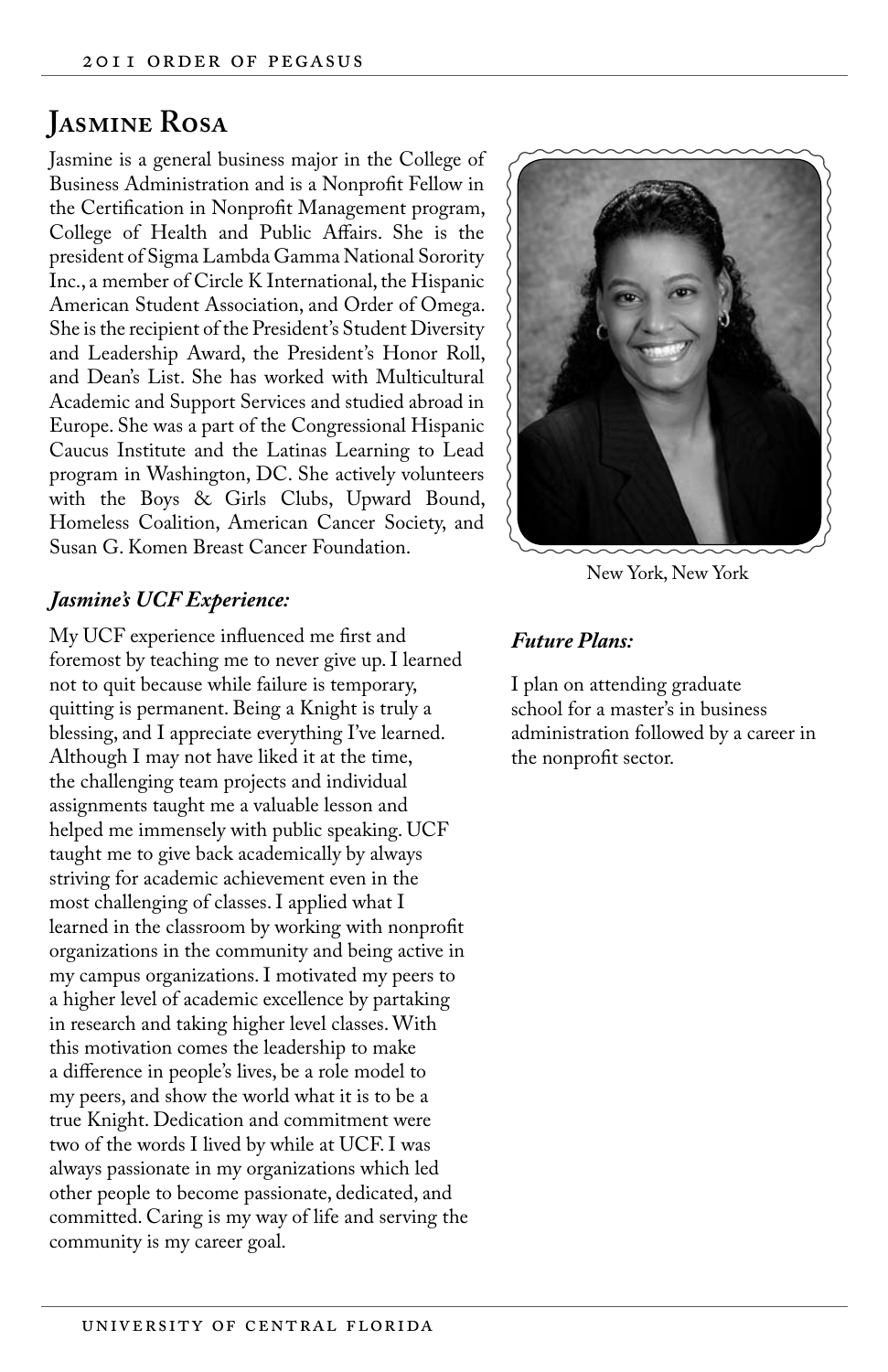

Niceville, Florida

I plan to pursue a master's of business administration shortly after graduation, and ultimately become a successful entrepreneur and civic leader.

### **Stephen "Kyle" Schumacher**

Kyle is a member of The Burnett Honors College and is a finance major in the College of Business Administration. He is a proud brother of Delta Upsilon International Fraternity and active member of the President's Leadership Council. He also served as president of the Interfraternity Council, and in 2009, he was selected as the University of Central Florida's Homecoming King. As a Burnett Honors College President's Scholar, he studied abroad in St. Kitts and Nevis in the Caribbean. He has been involved in numerous community initiatives including Junior Achievement and College Shadow Day. His professional collegiate experiences include running his own business, serving as an intern for the White House, and working as a finance intern at a local Fortune 100 company.

### *Stephen's UCF Experience:*

UCF provided me an unparalleled educational experience both inside and outside of the classroom leaving a lasting impact on my character. Within hours of stepping onto campus, I developed relationships with peers and faculty that would forever expand my intellectual horizons. Inside the classroom, I attained knowledge directly related to my future goals. Outside the classroom, I became well versed in skills such as time management and interpersonal relationships. As a campus leader, I had the privilege of being exposed to the finer aspects and challenges of leadership. Over the past four years, the UCF community was always willing to give me constructive advice and encouragement. Most importantly, the UCF community provided me with the skills to succeed and the humility to ensure I help others do the same. I strived to lead by example scholastically by retaining a competitive GPA and remaining intellectually curious. As Interfraternity Council president, I led our group to raise the minimum GPA to a 2.8, understanding that effective leaders must have scholarship as a concrete priority. During my tenure, I brought leaders together to help rebuild New Orleans and united the fraternities to "Tailgate for the Team and Troops." I am confident these will become lasting traditions that will leave a positive impact in the community for years to come.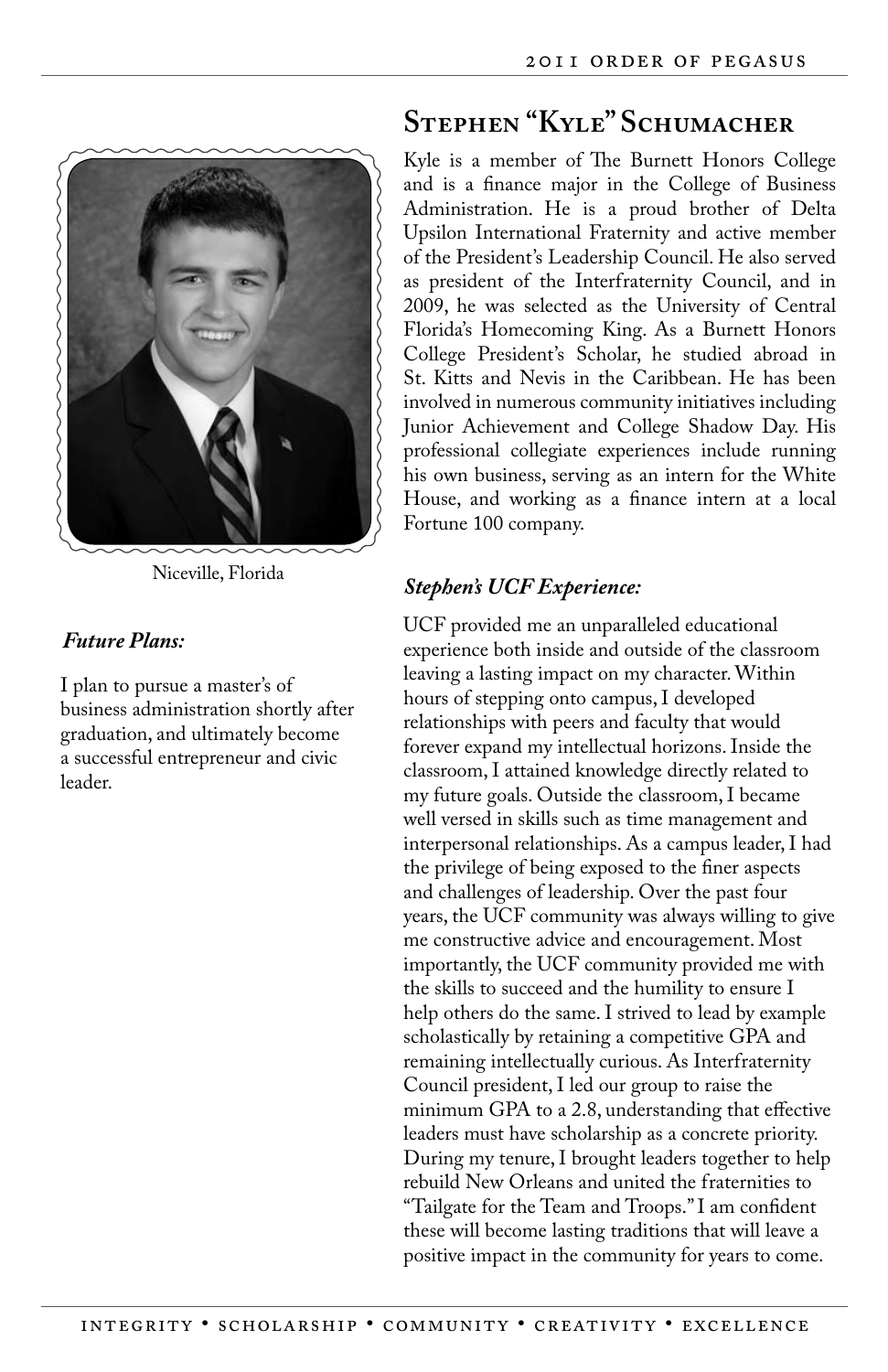### **Kyle Simpson**

Kyle is a member of The Burnett Honors College and is a molecular biology and microbiology major in the Burnett School of Biomedical Sciences, College of Medicine. He served as a resident assistant for the Department of Housing and Residence Life, student health specialist for the Student Government Association, and Burnett Honors College peer ambassador. He currently serves as chair of the President's Leadership Council. He is a member of the Beta Theta Pi fraternity where he has held roles as the public relations chair and the recruitment chair. He has also been a committee member of the Student Insurance Work Group where he advocated for affordable and effective student health insurance policies. He has volunteered in the community through Junior Achievement, Relay for Life, Orlando Heart Walk, and Walt Disney World Marathon.

#### *Kyle's UCF Experience:*

My UCF experience created lifelong friends, a degree from a highly regarded university, and the confidence to move into the next chapter of my life knowing I have been prepared for success. My leadership roles included selection to the prestigious President's Leadership Council where I later served as chair. As a Peer Ambassador, I had the privilege of helping incoming honor students become acclimated to the campus and enroll for their classes giving me an opportunity to mentor them in making the most of their UCF experience. As a resident assistant, I hosted interactive programs aimed at familiarizing and informing residents about the many benefits that accompany being a student. This allowed me to express my creativity and passion for helping people. I became active in Student Government serving as the Student Health Specialist and was able to exercise my enjoyment of health sciences while advocating for students' rights. During my time at UCF, dedication and contribution to community service led me to positively affect scholarship, leadership and service communities, and I have learned to value the acquisition of knowledge. I take great pride in knowing I will always be a part of the UCF community.



Brandon, Florida

#### *Future Plans:*

I plan on attending the University of Alabama-Birmingham School of Optometry where I will gain the knowledge and skills necessary to become a successful optometrist.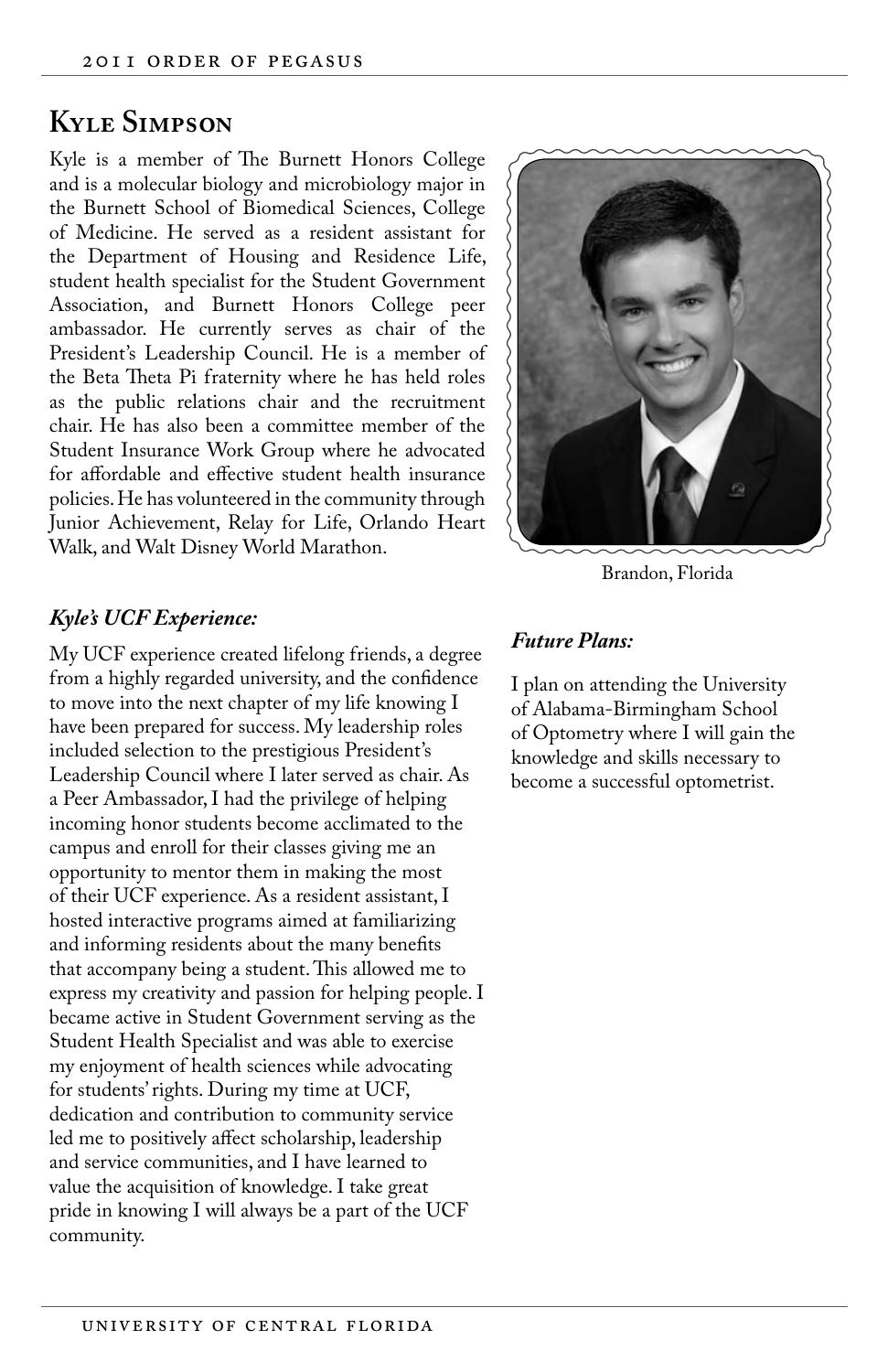

Oviedo, Florida

Graduated in December 2010 and plans on attending graduate school to pursue a master's degree in education while continuing to teach high school English.

### **Rachael Spangenberg**

Rachael received her B.A. in English literature in the College of Arts and Humanities in 2010 and is currently enrolled in the Gifted Education Certificate Program in the College of Education. She was on the Dean's List and was a member of Golden Key International Honour Society. She received the UCF Alumni President's Scholarship and Junior Achievement's "Heroes Among Us" Award. She was a member of The Burnett Honors College, serving as a team leader and peer ambassador. She was on the President's Leadership Council, and served as vice president of Sigma Phi Lambda. She volunteered with Junior Achievement, tutored for Page 15, UCF Relay for Life, and participated in Alternative Spring Break with Habitat for Humanity. She served on mission trips to Haiti and South Africa, and helped establish a scholarship program for high school students in Swaziland.

### *Rachael's UCF Experience:*

My educational experience at UCF has challenged my worldview, strengthened my understanding of community, and developed a character of compassion and commitment. My English professors inspired me to be critically engaged with the world around me and to develop and instill in others a passion and commitment to learning. My involvement in serving local and international classrooms and the desire and influence of my professors inspired me to pursue a career in education, sharing my thirst for knowledge, understanding, and exploration of self and others through reading and writing. UCF taught me that success is based not only on excelling in academics, but on expanding your involvement into active organizations and engaged communities. As my ideas and passion for education grew, I organized a scholarship program in Swaziland for at-risk students to afford high school. Thirteen students began high school this January and I plan to continue my commitment to raise funds and awareness for these students long after my career at UCF ends. I believe differences are made by investing in the human relationships that hold communities together. My commitment to developing UCF's future leaders challenged me to dedicate myself in assisting them in academic and personal challenges.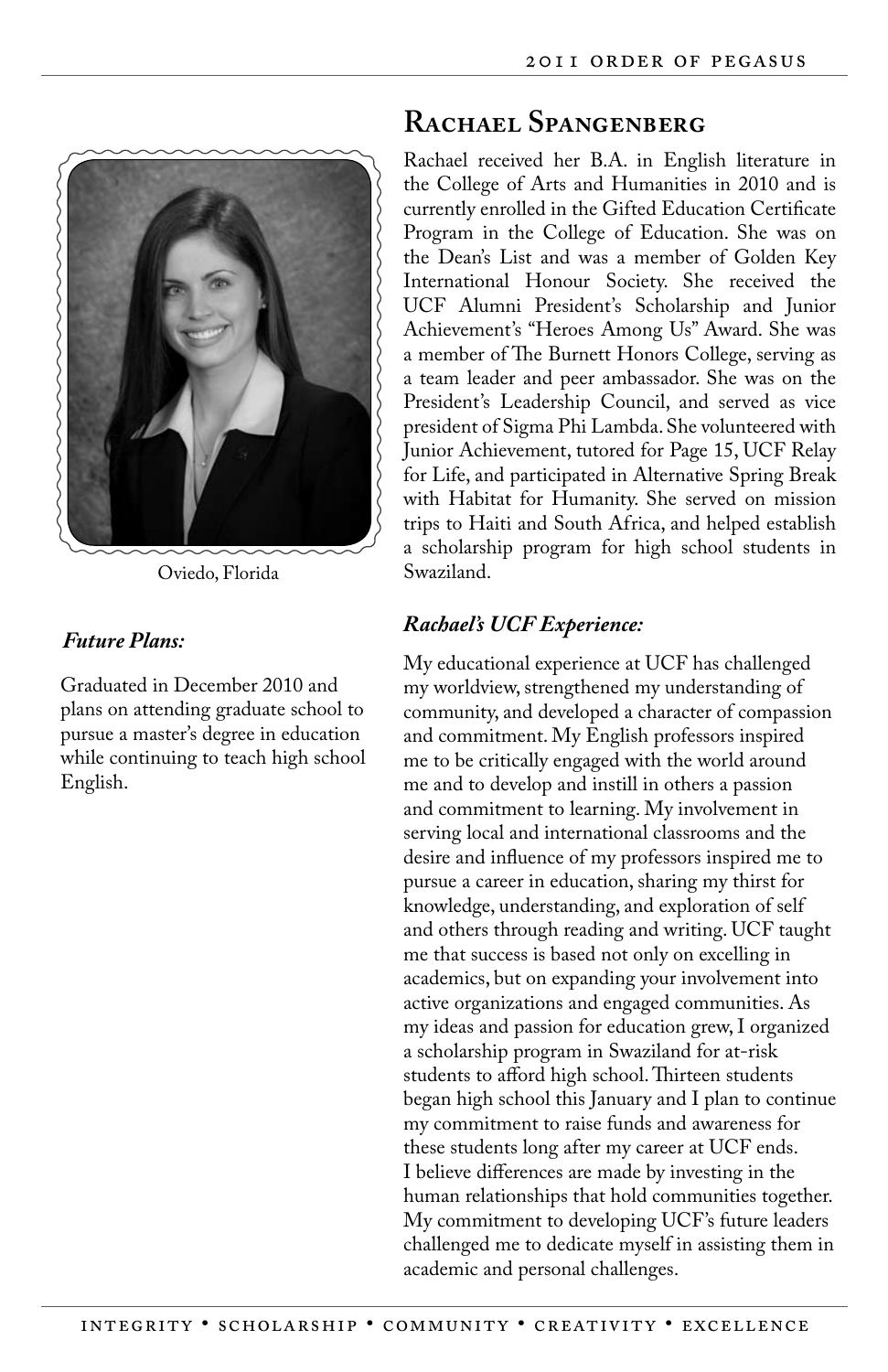### **Gabrielle Swaby**

Gabrielle is a French and environmental studies track double major in the College of Arts and Humanities, and interdisciplinary studies, Undergraduate Studies, with an international and global studies minor. She placed first at the Outstanding Student Speaker Competition in 2008, and is on the President's Honor Roll and Dean's List. She is vice president for Pi Delta Phi National French Honors Society, on the Multicultural Student Center Executive Board, and has been involved with the National Society of Collegiate Scholars, Caribbean Students Association and Student Advocacy Council. She is a certified tutor with the Mathematics Assistance and Learning Lab, and has participated in research with the Global Perspectives Office as an intern and a Chastang Global Fellow. She has volunteered with the "Black Gold & Green" sustainability initiative, Arboretum, Knights Give Back, and Ronald McDonald House.

### *Gabrielle's UCF Experience:*

UCF allowed me to grow and flourish into the goaloriented person I am today. Earning two degrees in four years was demanding, but my passion for French and environmental science allowed me to meet the challenge. I constantly strive for achievement and excellence because I believe higher education is a privilege. Through organizations and community service, I learned how to be an effective leader and citizen in my community. Through my membership on the Multicultural Student Center Funding Board, I learned how to manage a \$110,000 budget, plan events, and foster dynamic relationships among agencies. Although I am thriving academically, I understand success does not depend solely on scholastic achievement. It is important to build positive changes that will last and I think my role as an algebra tutor has allowed me to fulfill that goal. It is very rewarding to witness the triumph students feel as they discover their potential. When the light goes on, it's all worth it. With the Student Union's "Black Gold & Green" campaign, I co-organized and maintained the first composting project to promote sustainability. I have every intention of making the most of my UCF years because I am willing and eager to improve my life and the lives of those around me.



Kingston, Jamaica

#### *Future Plans:*

I plan to pursue a master's degree in international environmental policy to promote sustainability, fight climate change and travel and experience different cultures across the globe.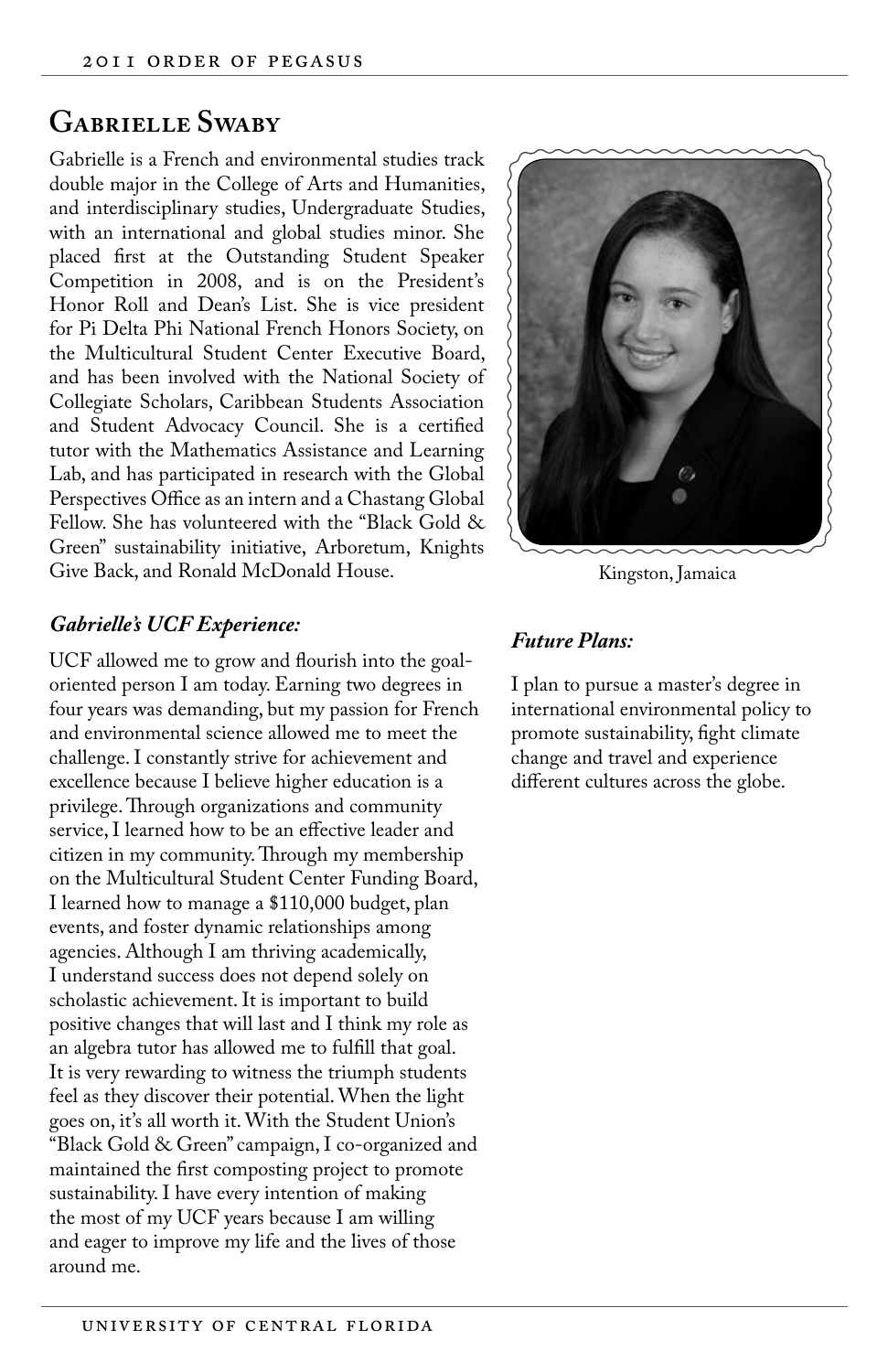### Prior Recipients

class of 2010 Shelly Frick Timothy Harnden Carla McKnight Sergio Tafur Anthony Battaglia Jennifer Bazemore Natalia Marques da Silva Amber Dukes Brenna Egan Lisa Kipersztok Stephanie Koffler Andrea Long Stephanie Neubert Lauren Rehm Patrick Stauffer Miguel Ubiles

class of 2009 Gregory Austin, Jr. Gaston Blanchet Tamara Chaplin Katherine Ferstadt Demetrius Frazier Satyender Goel Samantha Gil Mustafa Gül Ashley Jordan Hye Jung Kim Stephanie Morales Michelle Murphy Margaret Ann Shillingford Ruth Strakosha Thomas Blake VanBrunt, Jr. Carissa Van Dalen

 $CLASS OF 2008$ Ayoolabode "Ayo" Ajaja Bryan Arnette Lalita Booth Kimberly Bryant-Davis Tabatha Calabrese Ashley Conyers Tai Do Samiullah Durrani Scott Kirkman Cassandra Korsvik Maribeth Kuenzi Brittany Moscato Maria Pecoraro Megan Policastro Stephanie Kyla Tan

class of 2007 Rénee Bleczinski Naomi Brownstein Courtney Douglass Christopher "Kit" Fuhrman David Givens Brandie Hollinger Nicola Johnson Cassandra Long Meghan NeSmith Ana Suarez Evelyn Tonn Rachel Wasserman Zephyr Wilkins Julie Zimmerman

class of 2006 Maria Noel Blanchet Katherine Brown Arianne Buchanan Jennifer Curry Morgan Cyphers Sohang Gandhi Jennifer Hartzler Melissa Lanzone Trenton Scott Amy Schwartz Kelly Simonz Ravi Todi Alison Valentine

class of 2005 Oluwaseun Aduloju Vanessa Bowman Venkata Sri Harsha Cherukumilli Ericka Dunlap Lindsey Eppleman Vanja Grbic Nicolette Hopson Marianne Howe Stacy McCord Sandra Miles Brian Monacelli Lissa Stovall Shreya Trivedi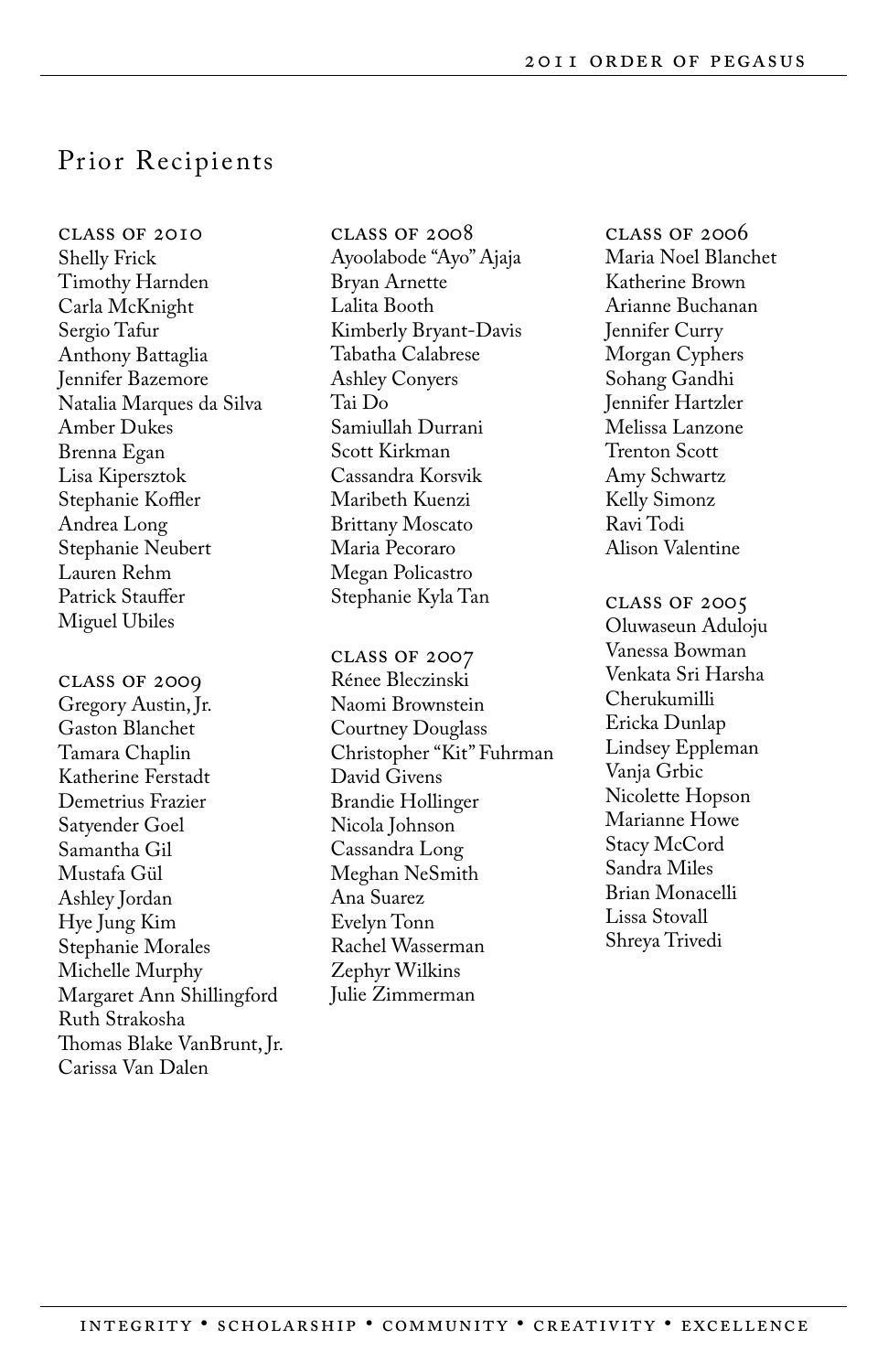### Prior Recipients continued

class of 2004 Marshal Blessing Andrei Boyarshinov Anne Cecil Laura Creegan Haydee Cuevas Helen Gelber Barry Kudrowitz Alexis Miseyko Amanda Ramos Charles Reuter Lisa Wall Gabriela Wolf

class of 2003 Jaeann Bollinger Kimily Burgess Bethany Ensor Tyler Fisher Yahaira Franceschini Faraz Kureshi Sunita Modani Sarika Patel Erika Phifer Shakeba Thomas Duc Tran S. Anne-Marie Wolff class of 2002 Gregory Auerbach Scott Broadway Alexcia Cox Ti'eshia Daniels Delia Goolsby Carol Mancero Peggy Moch Wayne Nguyen Sergey Polyakov Sandra Schaal

class of 2001 Anna Berger Jennifer Carroll Carolyn Hopp Seth Jonas Sarah Kureshi Christine Kurle Sara Levinson Eddie Ruiz Jennifer White

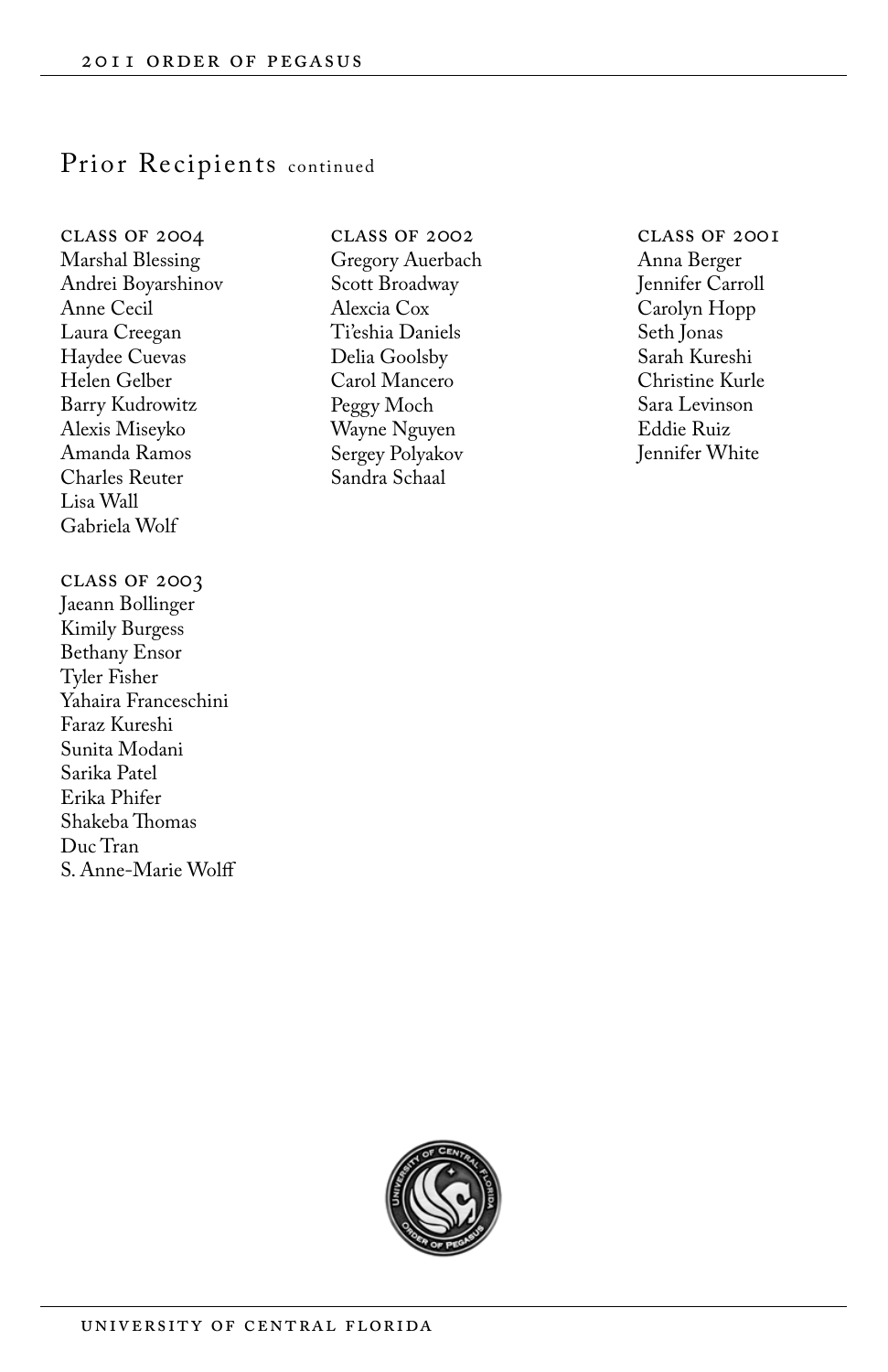

## Special Thanks

Student Development and Enrollment Services would like to thank members of the administration and faculty for nominating students, and the committee members listed below for undertaking the difficult task of selecting the outstanding UCF students receiving this distinguished honor.

## 2011 Order of Pegasus Selection Committee

Dr. Stacey Malaret, Student Leadership Development, Chair Mr. Karl Sooder, College of Business Administration Dr. Nancy L. Marshall, Office of The President Mr. Bryan Arnette, Order of Pegasus, Class of 2008 Ms. Vivian Ortiz, Student Development and Enrollment Services Dr. Carolyn Walker-Hopp, College of Education and Order of Pegasus, Class of 2001 Dr. Michael D. Hampton, College of Sciences and Interdisciplinary Studies Ms. Veronica Livesay, Student Development and Enrollment Services

## Order of Pegasus 2011 booklet

designed by

Judy Pardo Student Development and Enrollment Services